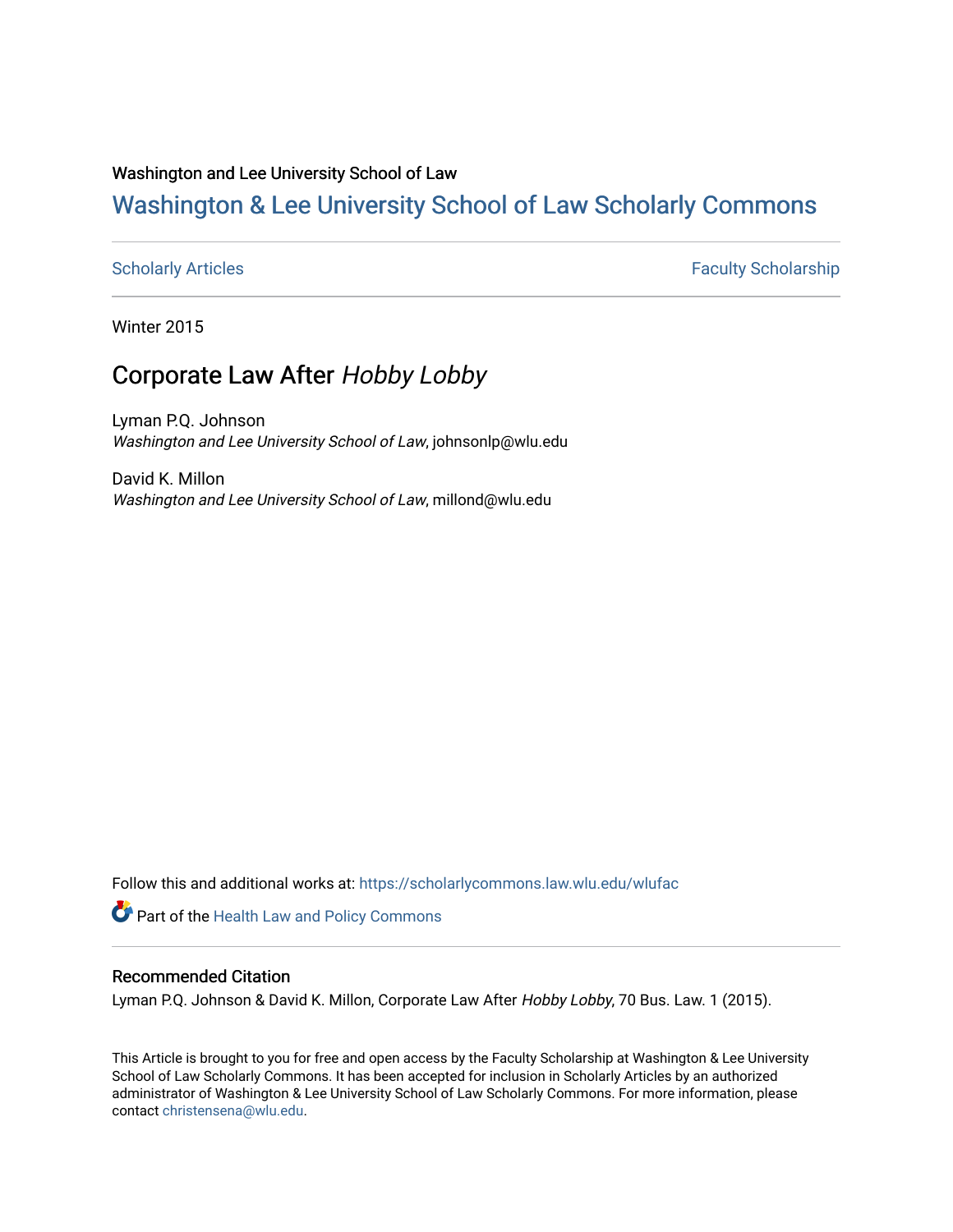## Corporate Law After Hobby Lobby

By Lyman Johnson\* and David Millon\*\*

We evaluate the U.S. Supreme Court's controversial decision in the Hobby Lobby case from the perspective of state corporate law. We argue that the Court is correct in holding that corporate law does not mandate that business corporations limit themselves to pursuit of profit. Rather, state law allows incorporation for any lawful purpose. We elaborate on this important point and also explain what it means for a corporation to "exercise religion." In addition, we address the larger implications of the Court's analysis for an accurate understanding both of state law's essentially agnostic stance on the question of corporate purpose and also of the broad scope of managerial discretion.

#### I. INTRODUCTION

In a landmark June 30, 2014 ruling on religious liberty,<sup>1</sup> the United States Supreme Court spoke in unprecedented fashion to a foundational issue in corporate law, the question of corporate purpose.<sup>2</sup> To resolve a clash between two important federal statutes—the Patient Protection and Affordable Care Act  $(*ACA<sup>n</sup>)<sup>3</sup>$  and the Religious Freedom Restoration Act  $(*RFRA<sup>n</sup>)<sup>4</sup>$ —the Court entered the very heart of state corporate law and addressed a debate that has raged for decades.<sup>5</sup> Rejecting the federal government's position that "for-profit" business corporations cannot "exercise religion" because their sole purpose is to make money, $6$  the Court in Burwell v. Hobby Lobby Stores, Inc. construed state corporate law as permitting a broad array of non-monetary objectives.<sup>7</sup> Thus, the Court reasoned, business corporations are "persons" under RFRA that can

<sup>\*</sup> Robert O. Bentley Professor of Law, Washington and Lee University School of Law; Professor of Law, University of St. Thomas (Minneapolis) School of Law.

<sup>\*\*</sup> J. B. Stombock Professor of Law, Washington and Lee University School of Law.

The authors gratefully acknowledge financial support from the Frances Lewis Law Center, excellent research assistance by Krista Consiglio, Michael Evans, and Matthew Hale, and helpful comments from Christopher Bruner, Larry Hamermesh, and Brett McDonnell.

<sup>1.</sup> Burwell v. Hobby Lobby Stores, Inc., 134 S. Ct. 2751 (2014), aff 'g 723 F.3d 1114 (10th Cir. 2013); Conestoga Wood Specialties Corp. v. Burwell, 134 S. Ct. 2751 (2014), rev'g 724 F.3d 377 (3d Cir. 2013). The two cases were consolidated after the grant of certiorari. 134 S. Ct. 678 (2013).

<sup>2.</sup> See Hobby Lobby, 134 S. Ct. at 2766–76; see infra Part III.B.

<sup>3.</sup> Pub. L. No. 114-148, 124 Stat. 119 (2010) (codified in scattered sections of 25, 26, and 42 U.S.C.).

<sup>4.</sup> See 42 U.S.C. §§ 2000bb to -4 (2012).

<sup>5.</sup> See infra Part III.

<sup>6.</sup> Hobby Lobby, 134 S. Ct. at 2769.

<sup>7.</sup> Id.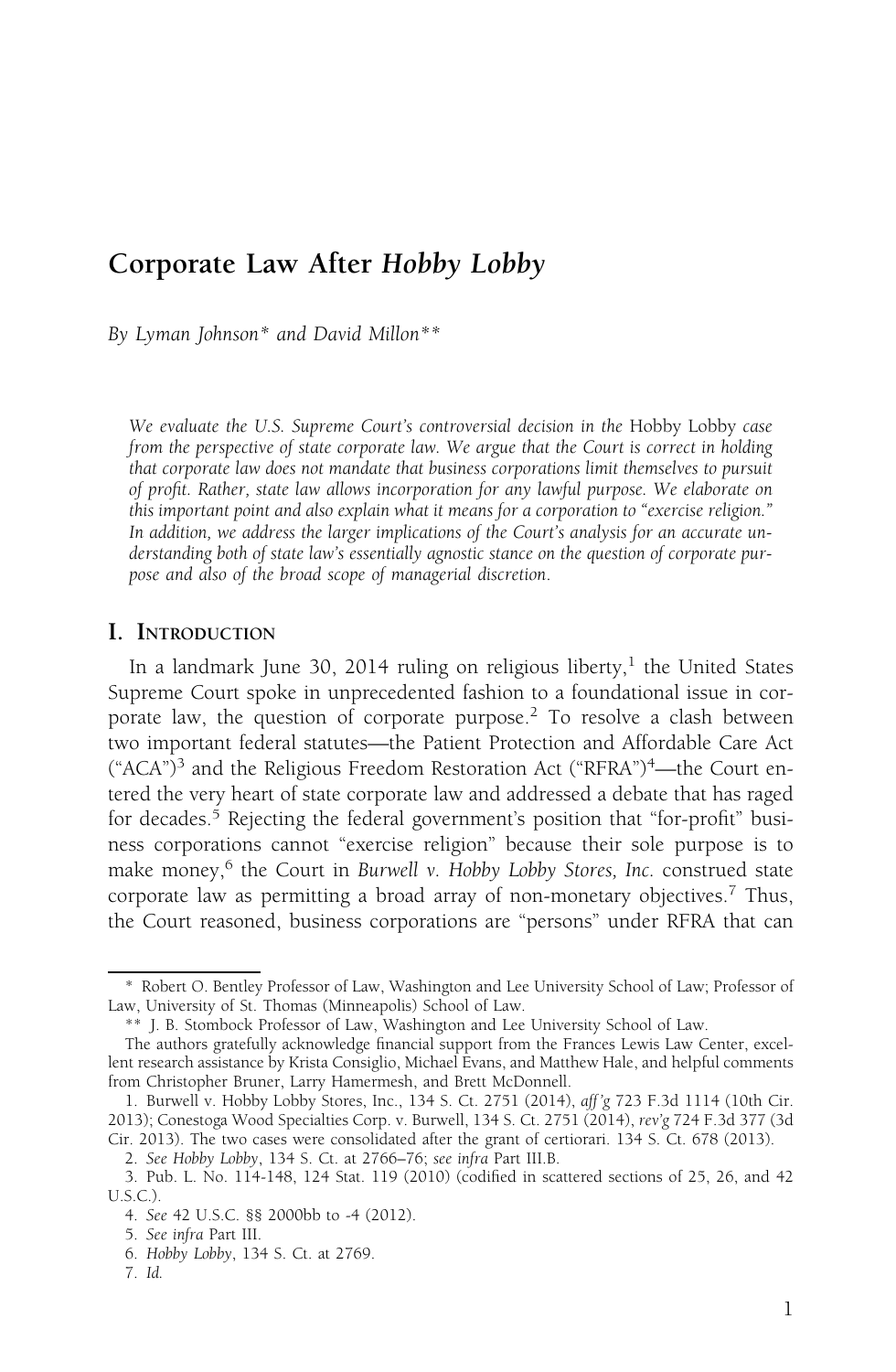"exercise religion" under that Act,<sup>8</sup> and it held that the ACA's contraceptive mandate substantially burdened sincerely held religious beliefs.<sup>9</sup>

The Hobby Lobby decision has generated enormous controversy in both legal and political circles,<sup>10</sup> and Justice Ginsburg authored a fierce and lengthy dissent.<sup>11</sup> Undoubtedly, in the months ahead, much scholarly attention will be devoted to the intricacies of the Court's RFRA analysis and what it reveals as to the Justices' current thinking about religious liberty inside as well as outside the business setting.<sup>12</sup> This is an important subject, as is the policy issue of ensuring women's access to contraceptive care under the ACA and to healthcare generally.<sup>13</sup>

In this article we assess the implications of the Hobby Lobby decision from a corporate law perspective. The Supreme Court very rarely takes up corporate law issues of any kind and it has never spoken to the subject of corporate purpose. Without the Court's threshold holding that, as a matter of state corporate law, business corporations can exercise religion because they need not solely pursue profits,<sup>14</sup> the RFRA claim in Hobby Lobby would have failed, and the ACA's contraceptive mandate would not have been struck down. With that expansive holding in Hobby Lobby, however, the consequences now radiate far beyond the context of religious liberty, healthcare, and women's rights. Quite simply, by tackling for the first time the contentious issue of corporate purpose, the Supreme Court relaunched a stalled conversation and the Hobby Lobby decision will reverberate across corporate America. It will reshape fundamentally how business people, lawyers, legal and business scholars (particularly, corporate law professors),<sup>15</sup> as well as ordinary citizens, think about the permitted objectives of business corporations in a free society, objectives that extend far beyond

14. Hobby Lobby, 134 S. Ct. at 2771.

15. For example, a 2011 Brookings Institute study noted that the top twenty law schools and top twenty business schools in the United States routinely teach that maximizing shareholder wealth is (and should be) the primary purpose of the corporation. DARRELL M. WEST, BROOKINGS INST., THE

<sup>8.</sup> Id. at 2768–76.

<sup>9.</sup> Id. at 2774–79. From that conclusion, the Court went on to examine whether, in order to comply with RFRA, the contraceptive mandate was the "least restrictive means" of furthering what the Court assumed to be a "compelling governmental interest," id. at 2779, and concluded it was not. Id. at 2780–84. We do not address these issues in this article.

<sup>10.</sup> See, e.g., Adam Liptak, Court Limits Birth Control Rule, N.Y. TIMES, July 1, 2014, at A1.

<sup>11.</sup> Hobby Lobby, 134 U.S. at 2787–2806 (Ginsburg, J., dissenting).

<sup>12.</sup> In its October 2014 term, the Supreme Court took up another religious liberty case, Holt v. Hobbs, 509 F. App'x 561 (8th Cir. 2014), cert. granted, 134 S. Ct. 1512 (Mar. 3, 2014) (No. 13- 6927). The case involves a RFRA challenge to the Arkansas no-beards in prison policy by a Salafi Muslim. Id.

<sup>13.</sup> Democratic members of the House and Senate quickly introduced new legislation to counter Hobby Lobby, the Protect Women's Health from Corporate Interference Act of 2014. Ilyse Wolens Schuman, Democratic Lawmakers Introduce Measure to Counter Hobby Lobby, LITTLER (July 10, 2014), http://goo.gl/saZUni. With a Republican-controlled House, this bill likely has little hope of success. In late August 2014, the Department of Health and Human Services issued proposed rules aimed at permitting only a narrow group of business corporations to refuse on religious grounds to provide certain contraceptive coverage to employees. Coverage of Certain Preventive Services Under the Affordable Care Act, 79 Fed. Reg. 51092 (proposed Aug. 27, 2014) (to be codified at 26 C.F.R. pt. 54, 29 C.F.R. pts. 2510 & 2590, 45 C.F.R. pt. 147). The period for comments closed on October 21, 2014, but as of the date of this article, no further agency action has been taken.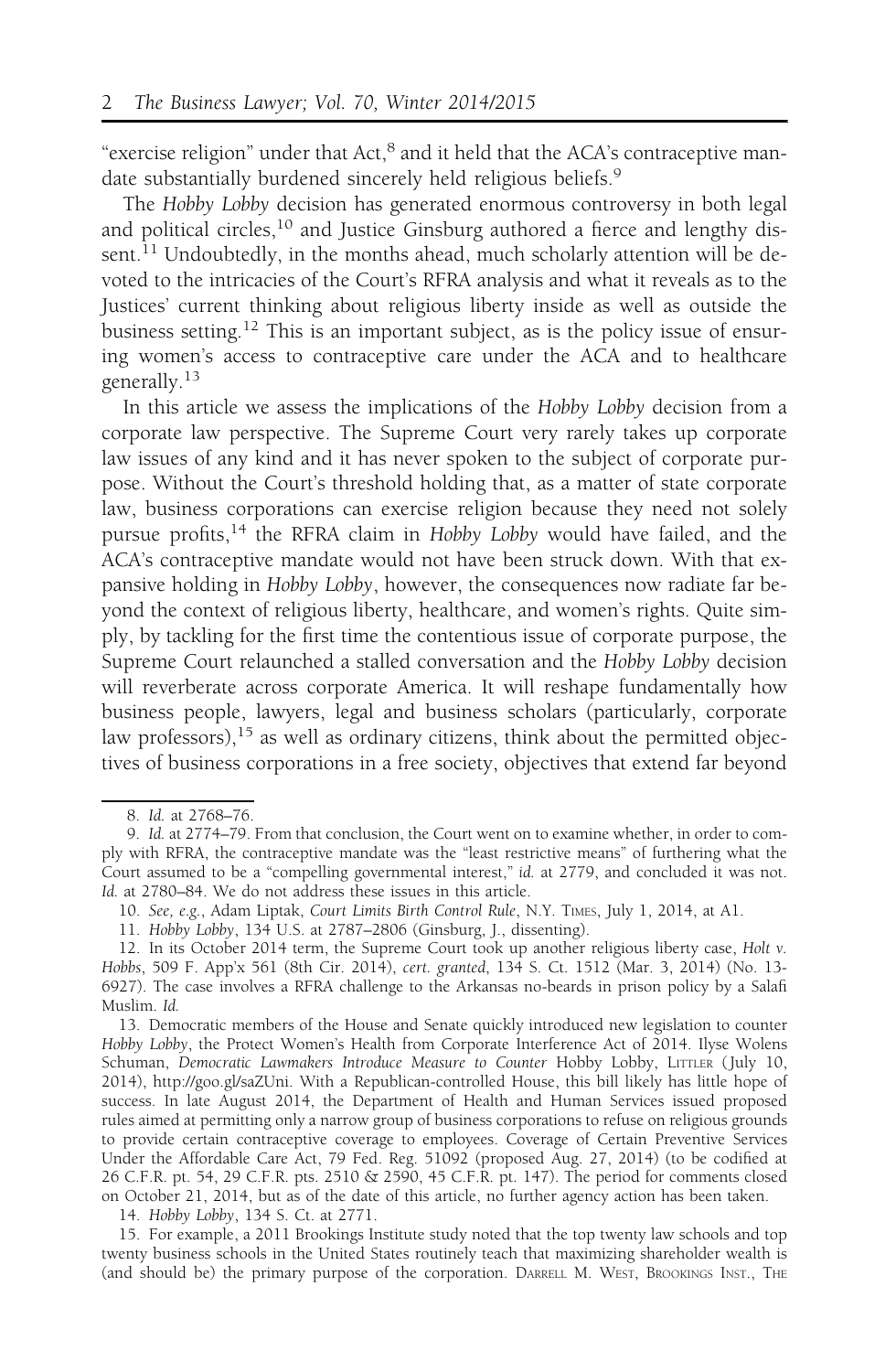those that are religiously motivated and into the larger realm of corporate social responsibility of all kinds. This article explains why.

Part II identifies the two key corporate law issues at stake in Hobby Lobby: is a business corporation a "person" under RFRA and can it "exercise religion"? This Part describes the parties and the salient features of the three companies involved in the litigation, and it explains how religious convictions in the corporate setting created a conflict between the ACA and RFRA. Part III traces the heated, decades-long debates over corporate personhood and corporate purpose, debates the Supreme Court, at last, had to weigh in on to resolve the contraceptive mandate issue. Part IV critically analyzes the scope and rationales of the Court's views on these corporate law subjects. Part V discusses the larger significance of Hobby Lobby for corporate law and corporate theory, and identifies where lingering uncertainty remains on the personhood and purpose issues. Part VI is a brief conclusion.

#### II. THE CORPORATE LAW ISSUES IN HOBBY LOBBY

The consolidated Hobby Lobby cases presented two corporate law issues. First, is a business corporation a "person" under RFRA? Second, can such a corporation "exercise religion" under RFRA? In this Part, we describe how these questions emerged and why they were so important. We note before doing so, however, that both questions are federal law questions because RFRA, like the ACA, is a federal statute. But resolution of the second issue—i.e., whether a corporation can exercise religion—depends entirely on the permissible purposes of corporate endeavor under state corporate law. The Court acknowledged this.<sup>16</sup> And it is the Court's views on corporate law that make its ruling so momentous.

#### A. RFRA

RFRA was enacted in 1993,<sup>17</sup> in response to the 1990 Supreme Court decision in Employment Division, Department of Human Resources of Oregon v. Smith. <sup>18</sup> The Smith Court held that, under the First Amendment, "neutral, generally applicable laws may be applied to religious practices even when not supported by a compelling governmental interest."<sup>19</sup> Smith thereby dramatically altered how the Court analyzed the Free Exercise Clause of the First Amendment.<sup>20</sup>

RFRA sought, statutorily, to counter Smith by providing that "[g]overnment shall not substantially burden a person's exercise of religion even if the burden results from a rule of general applicability."<sup>21</sup> If the government does substantially

19. City of Boerne v. Flores, 521 U.S. 507, 514 (1997).

PURPOSE OF THE CORPORATION IN BUSINESS AND LAW SCHOOL CURRICULA 17–18 (2011), available at http:// goo.gl/GrxZIj.

<sup>16.</sup> Hobby Lobby, 134 S. Ct. at 2771.

<sup>17.</sup> See supra note 4.

<sup>18. 494</sup> U.S. 872 (1990). For a discussion of pre-Smith case law, see McDonnell, infra note 117.

<sup>20.</sup> See Hobby Lobby, 134 S. Ct. at 2760.

<sup>21.</sup> See 42 U.S.C. § 2000bb-1(a) (2012) (emphasis added).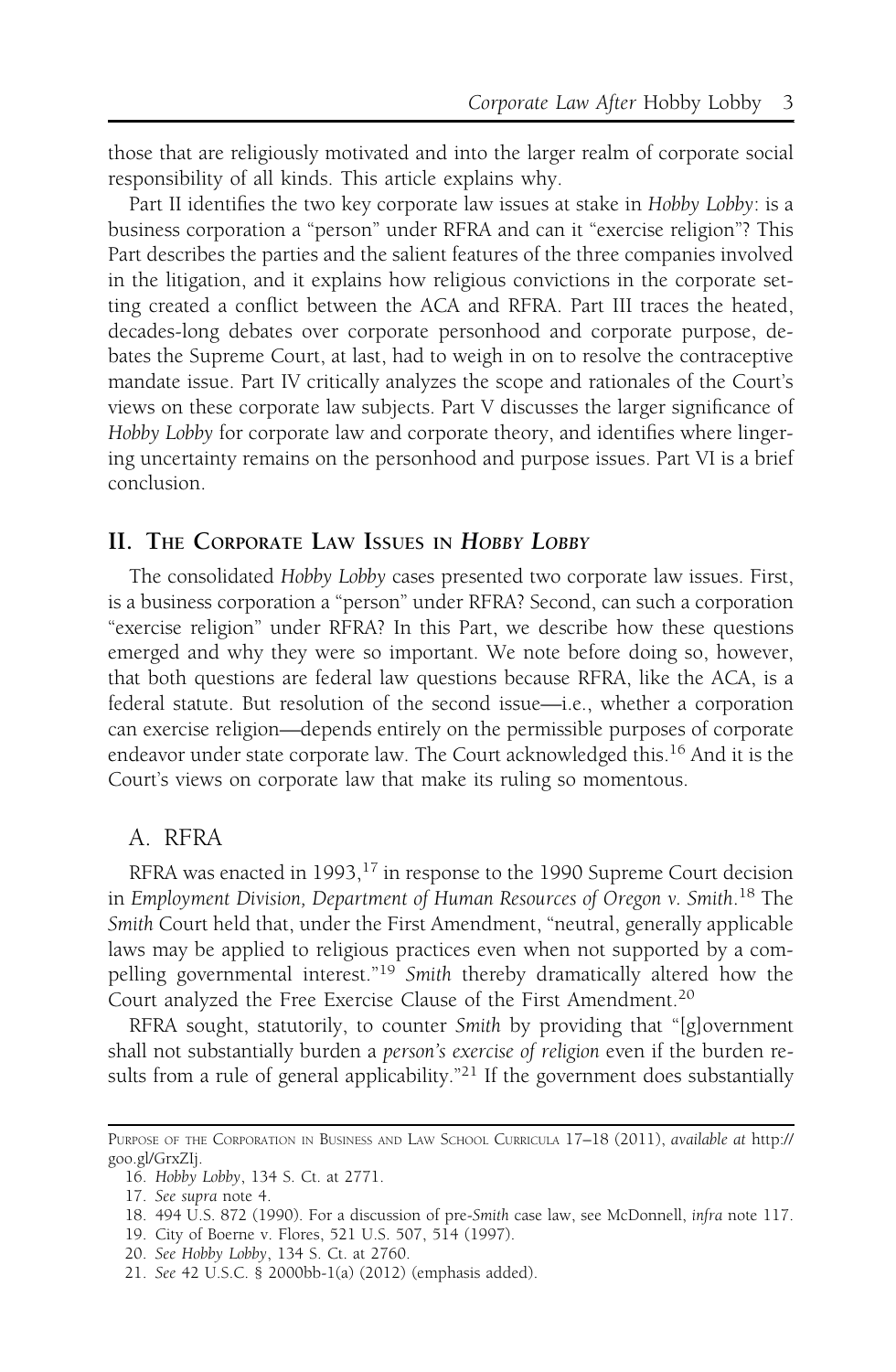burden a person's exercise of religion, under RFRA, that person is entitled to an exemption unless the government "demonstrates that application of the burden to the person— $(1)$  is in furtherance of a compelling governmental interest and  $(2)$  is the least restrictive means of furthering that compelling governmental interest."<sup>22</sup>

In 2000, Congress passed the Religious Land Use and Institutionalized Persons Act of  $2000<sub>1</sub><sup>23</sup>$  which, among other things, broadened the definition of the phrase "exercise of religion" in RFRA to include "any exercise of religion, whether or not compelled by, or central to, a system of religious belief."<sup>24</sup> Given the text of RFRA and the 2000 amendment, it is plain to see the importance of the terms "person" and "exercise of religion" in determining the reach of that Act's protection against governmental encroachments on religious liberty.

#### B. ACA AND THE HHS CONTRACEPTIVE MANDATE

Congress enacted the ACA—sometimes referred to as "Obamacare"—in  $2010<sup>25</sup>$  It requires employers with fifty or more full-time employees to offer "a group health plan or group health insurance coverage" that provides "minimum essential coverage.<sup>"26</sup> As noted by the Court, the ACA authorized the Health Resources and Services Administration ("HRSA"), a component of the United States Department of Health and Human Services ("HHS"), to establish exemptions from the ACA for "religious employers" such as churches.<sup>27</sup> HHS, again acting under ACA auspices, also provided a somewhat similar (but not identical) "accommodation" to religious nonprofit organizations, such as religiously affiliated schools and hospitals.<sup>28</sup>

For all employers covered by the ACA, HRSA, pursuant to ACA authorization, promulgated mandatory rules pertaining to the provision of contraception coverage as an employee benefit.<sup>29</sup> Under these rules, all nonexempt employers were required to offer specified contraception coverage to their female employees.<sup>30</sup> Four of the mandated methods of contraception may, the Court in Hobby Lobby noted, "have the effect of preventing an already fertilized egg from developing any further by inhibiting its attachment to the uterus."<sup>31</sup> Requiring access to these four methods of contraception triggered the Hobby Lobby litigation.

<sup>22.</sup> See id. § 2000bb-1(b).

<sup>23.</sup> Id.

<sup>24.</sup> See id. § 2000cc-5(7)(A).

<sup>25.</sup> See supra note 3.

<sup>26. 26</sup> U.S.C. § 5000A(f )(2) (2012); id. § 4980H(a), (c)(2).

<sup>27.</sup> See Burwell v. Hobby Lobby Stores, Inc., 134 S. Ct. 2751, 2763 (2014); 45 C.F.R. § 147.131 (a) (2014).

<sup>28.</sup> See Hobby Lobby, 134 S. Ct. at 2763; 45 C.F.R. § 147.131(b) (2014). This "accommodation" has itself spawned substantial litigation. See, e.g., Wheaton Coll. v. Burwell, 134 S. Ct. 2806 (2014) (pending appellate review, Secretary of HHS enjoined from enforcing ACA if applicant Christian College states that it is a nonprofit organization holding itself out as religious and has religious objections to providing coverage for contraceptive services); see Robert Pear, A Two-Page Form Spurs an Ideological Showdown, N.Y. TIMES, July 13, 2014, at 16.

<sup>29.</sup> Hobby Lobby, 134 S. Ct. at 2762.

<sup>30.</sup> Id.

<sup>31.</sup> Id.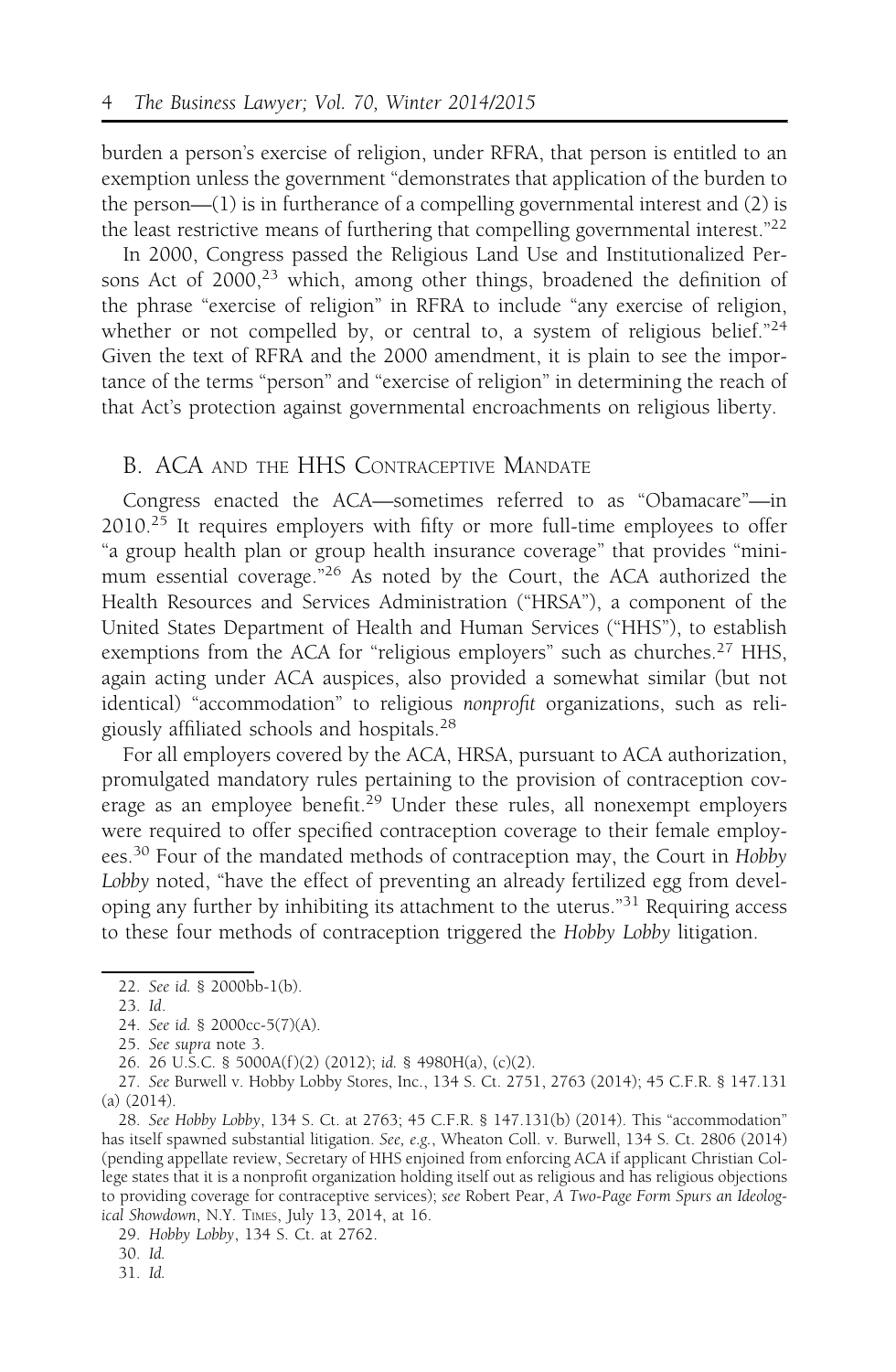#### C. THE THREE CORPORATIONS OBJECT

The Hobby Lobby decision was the culmination of litigation initiated by three business corporations and their shareholders against HHS.<sup>32</sup> In brief, they all objected to the four contraceptive methods noted, although they had no objection to offering employee coverage for the sixteen other mandated methods of birth control.<sup>33</sup> The basis for the objection in all cases was a deeply held religious conviction that these four methods were life-ending abortifacients.<sup>34</sup> The sincerity of these beliefs was never questioned by the government or any court.<sup>35</sup>

Due to the objection, the corporations sought an exemption from the HHS mandate with respect to the four government-mandated contraceptive methods. The legal ground for seeking an exemption was RFRA. In each of the cases below,<sup>36</sup> the corporations themselves and their shareholders asserted that they were "persons" under RFRA and that the HHS contraception mandate substantially and impermissibly burdened their "exercise of religion."

#### 1. Hobby Lobby Stores, Inc.

This company was organized in the late 1960s as an Oklahoma business corporation by David and Barbara Green, husband and wife, devout evangelical Christians. All of the voting stock is held by various family trusts, not directly by the Greens themselves. $37$  The Greens and their adult children serve as trustees of the trusts and all were required to sign a statement of faith—called a Trust Commitment—before becoming trustees.<sup>38</sup> The express language of the trust instrument itself also affirms the Christian faith.<sup>39</sup> Thus, the controlling shareholders (the trusts), as well as the trustees who control the shareholder-trusts, each memorialized a commitment to the Christian faith. David Green and three of the Greens' children serve as the four directors of Hobby Lobby. They also serve as the company's senior executive officers.<sup>40</sup>

<sup>32.</sup> Both the Court and Justice Ginsburg in her dissent repeatedly refer to the corporations involved in this case as "for-profit" corporations. The Oklahoma corporation statute relevant to the case, unlike the Pennsylvania statute, does not use this term to describe business corporations organized thereunder. Nor does the Delaware statute or the Model Business Corporation Act. Because the term may be taken incorrectly to imply that business corporations must pursue profit at the expense of competing considerations, except where we specifically discuss Conestoga Wood Specialties Corporation and the Pennsylvania statute, we instead refer to corporations like Hobby Lobby as "business corporations."

<sup>33.</sup> Hobby Lobby, 134 S. Ct. at 2764–66.

<sup>34.</sup> Id.

<sup>35.</sup> Id. at 2779.

<sup>36.</sup> Hobby Lobby Stores, Inc. v. Sebelius, 870 F. Supp. 2d 1278 (W.D. Okla. 2012), rev'd, 723 F.3d 1114 (10th Cir. 2013); Conestoga Wood Specialties Corp. v. Sebelius, 917 F. Supp. 2d 394 (E.D. Pa. 2013), aff 'd, 724 F.3d 377 (3d Cir. 2013).

<sup>37. 870</sup> F. Supp. 2d at 1284 n.6.

<sup>38. 723</sup> F.3d at 1122.

<sup>39.</sup> Id.

<sup>40.</sup> Hobby Lobby, 134 S. Ct. at 2765. It appears that Mrs. Green was not a director, even though she was a trustee of the trusts that owned the stock. Thus, there is not complete identity between the directors and the shareholders. Any reading of Hobby Lobby therefore that contends the case should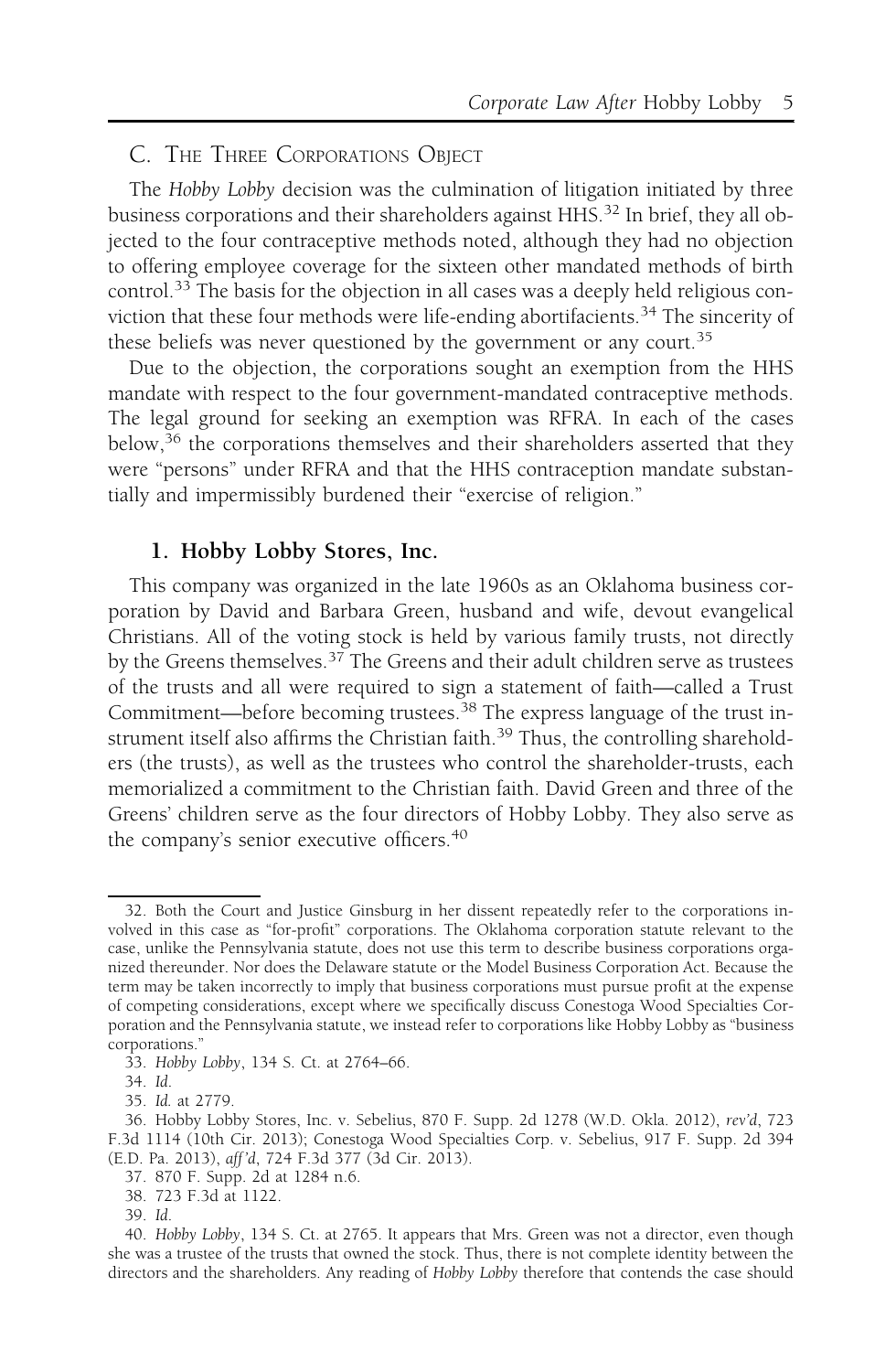Hobby Lobby has more than 13,000 employees and operates over 500 arts and crafts stores.<sup>41</sup> Thus, although it is a family-controlled, closely held corporation, it is, financially and otherwise, a substantial company. Forbes magazine, for example, reports that it had 2013 revenues exceeding \$3 billion.<sup>42</sup> An affiliate, Mardel, Inc., also an Oklahoma business corporation, was started by one of the Green's sons. It operates thirty-five Christian bookstores and employs approximately 400 people.<sup>43</sup> Like Hobby Lobby, it objected to the contraception mandate.

Hobby Lobby has a written statement of corporate purpose.<sup>44</sup> This statement evinces a clear Christian emphasis along with a notable multi-stakeholder thrust. It expresses a commitment to "[h]onoring the Lord in all we do by operating the company in a manner consistent with Biblical principles," while offering customers exceptional value and service, serving employees and their families while sharing blessings with them, investing in the community, and providing a return on the owners' investment.<sup>45</sup> This corporate statement is separate from that of the trusts that own the stock in Hobby Lobby.

Conspicuously, in the statement of corporate purpose, a return for shareholders appears last and only is one of several purposes identified by Hobby Lobby, and nothing whatsoever is said in that statement about "maximizing" the return to investors. Moreover, if the company is sold, only 10 percent of the sales proceeds are to go to the stockholder-trusts, while 90 percent will be paid to charity.<sup>46</sup> About one-third of the corporation's annual profits already are contributed to charity, and the company pays its employees no less than \$14 per hour, almost twice the minimum wage.<sup>47</sup> Both Hobby Lobby and Mardel, moreover, are closed on Sundays due to religious beliefs, an action Mr. Green calculated costs several million dollars a year in lost profits for the business.<sup>48</sup> The companies neither seek to maximize profits nor do they actually do so.

#### 2. Conestoga Wood Specialties Corporation

The third corporate litigant was Conestoga Wood Specialties Corporation. Norman and Elizabeth Hahn organized this company as a Pennsylvania for-profit

be limited to companies where shareholders are coextensive with the directors would be a flawed interpretation of the decision.

<sup>41.</sup> Id. These figures stem from the litigation record. See 817 F. Supp. 2d at 1284. According to Forbes, however, as of the end of 2013, Hobby Lobby employed over 23,000 people. See America's Largest Private Companies 2013, FORBES (Dec. 18, 2013), http://www.forbes.com/largest-privatecompanies.

<sup>42.</sup> See supra note 41.

<sup>43. 817</sup> F. Supp. 2d at 1284.

<sup>44.</sup> See Statement of Purpose, HOBBY LOBBY, http://www.hobbylobby.com/our\_company/purpose. cfm (last visited Oct. 10, 2014).

<sup>45.</sup> Id.

<sup>46.</sup> Brian Solomon, David Green: The Biblical Billionaire Backing the Evangelical Movement, FORBES (Sept. 18, 2012, 7:51 AM), http://goo.gl/.

<sup>47.</sup> Janet Adamy, Are Firms Entitled to Religious Protections?, WALL ST. J. (Mar. 21, 2014, 10:33 PM), http://goo.gl/VcLScW.

<sup>48.</sup> Burwell v. Hobby Lobby Stores, Inc., 134 S. Ct. 2751, 2766 (2014).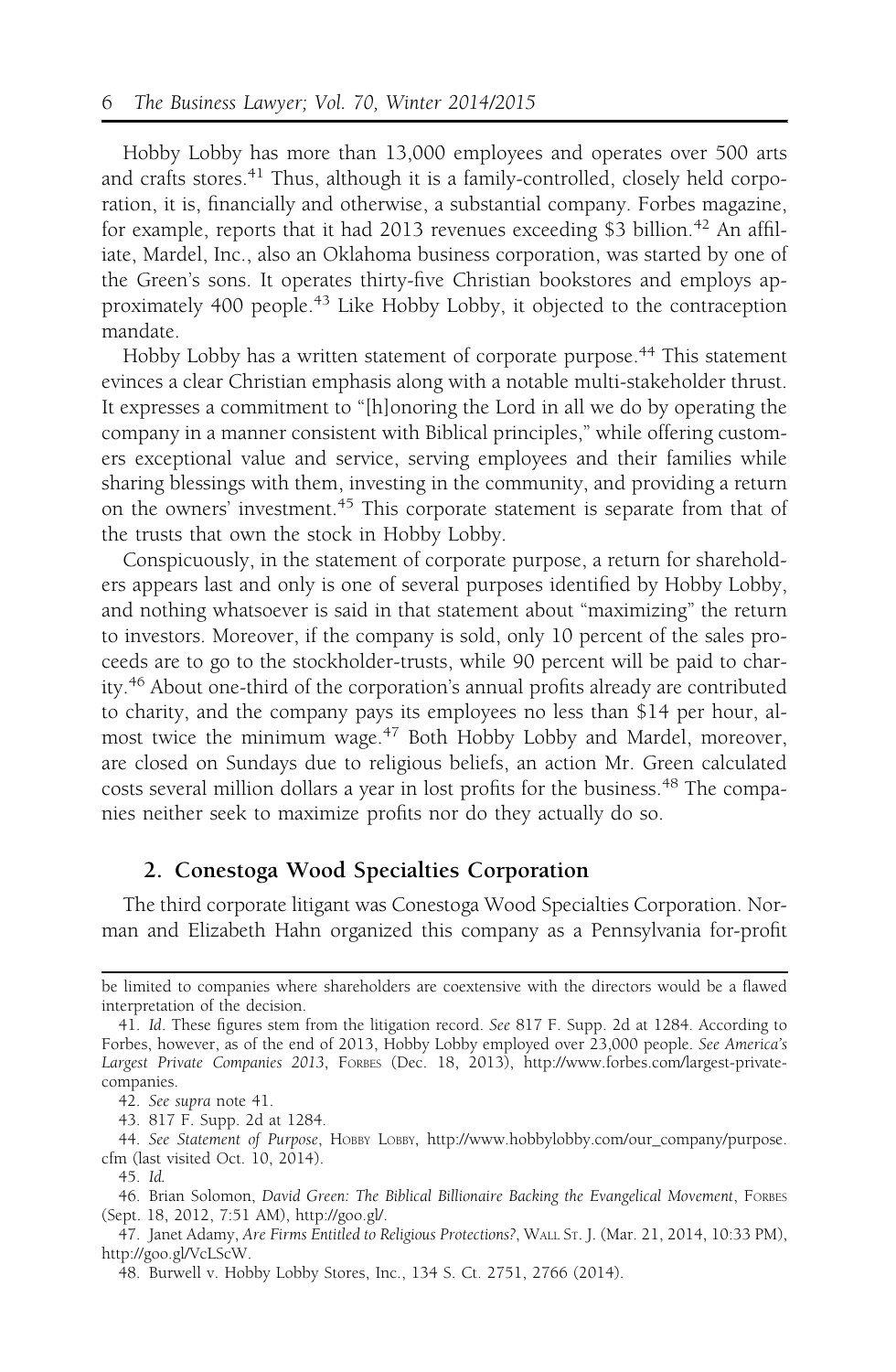business corporation in the early 1960s.<sup>49</sup> The Hahns, members of a Mennonite denomination of Christians, own all of the company's voting stock, and they serve as members of its board of directors.<sup>50</sup> One of their sons serves as the President and CEO.<sup>51</sup>

Conestoga's board of directors adopted a Statement on the Sanctity of Life expressing the view that "human life begins at conception."<sup>52</sup> The company's mission, moreover, is articulated in a Vision and Values Statement affirming that the corporation will act to ensure a "reasonable profit" as gained in a "manner that reflects [a] Christian heritage."<sup>53</sup> As with the Hobby Lobby and Mardel corporations, the founders and directors of Conestoga Wood operate the company in accordance with sincerely held "religious beliefs and moral principles."<sup>54</sup> The pursuit of profits, moreover, is stated not to be the sole purpose of Conestoga, and the company does not seek to maximize profits.

Given the three companies' rejection of profit maximization as a corporate objective,<sup>55</sup> in their resistance to the contraception mandate a central question was whether a business corporation could even invoke the protection of RFRA by claiming to be a "person" that seeks to "exercise religion." The federal government argued that so-called "for-profit" corporations neither are "persons" under RFRA, nor, given that they exist for the purpose of making money, could such companies "exercise religion."<sup>56</sup> The issue was thus squarely joined on these questions, and, as Part III explains by way of background, this brought to the Supreme Court a longstanding and unendingly controversial issue of signal importance for corporate law: must business corporations act solely to maximize profits, or may they pursue other non-pecuniary objectives?

#### III. STATE LAW ON CORPORATE PERSONHOOD AND PURPOSE

Corporate personhood and corporate purpose are related concepts. The idea of a corporation as a "person" expresses that the corporation possesses a separate legal identity, distinct from the persons associated with it. Corporate purpose

54. Conestoga Wood Specialties Corp. v. Sebelius, 917 F. Supp. 2d 394, 402 (E.D. Pa. 2013).

55. Numerous amicus briefs were filed on behalf of these companies arguing that corporate law permits the pursuit of non-monetary objectives and that many businesses do so. See, e.g., Brief of Pacific Legal Foundation at 10−26, Burwell v. Hobby Lobby Stores, Inc., 134 S. Ct. 2751 (2012) (No. 13-354); Brief of National Religious Broadcasters at 11–16, Burwell v. Hobby Lobby Stores, Inc., 134 S. Ct. 2751 (2012) (No. 13-354); Brief of National Jewish Commission on Law and Public Affairs at 1–17, Burwell v. Hobby Lobby Stores, Inc., 134 S. Ct. 2751 (2012) (No. 13-354).

56. Hobby Lobby, 134 S. Ct. at 2767–72. Numerous amicus briefs supported the government in this regard and argued against RFRA as a shield from the contraception mandate for business corporations. See, e.g., Brief of Constitutional Accountability Center, Burwell v. Hobby Lobby Stores, Inc., 134 S. Ct. 2751 (2012) (No. 13-354); Brief of Jewish Social Policy Action Network, Burwell v. Hobby Lobby Stores, Inc., 134 S. Ct. 2751 (2012) (No. 13-354); Brief of Brennan Center for Justice at New York University, Burwell v. Hobby Lobby Stores, Inc., 134 S. Ct. 2751 (2012) (No. 13-354).

<sup>49.</sup> Id. at 2764.

<sup>50.</sup> Id.

<sup>51.</sup> Id.

<sup>52.</sup> Conestoga Wood Specialties Corp. v. Sebelius, 724 F.3d 377, 382 n.5 (3d Cir. 2013).

<sup>53.</sup> Hobby Lobby, 134 S. Ct. at 2766.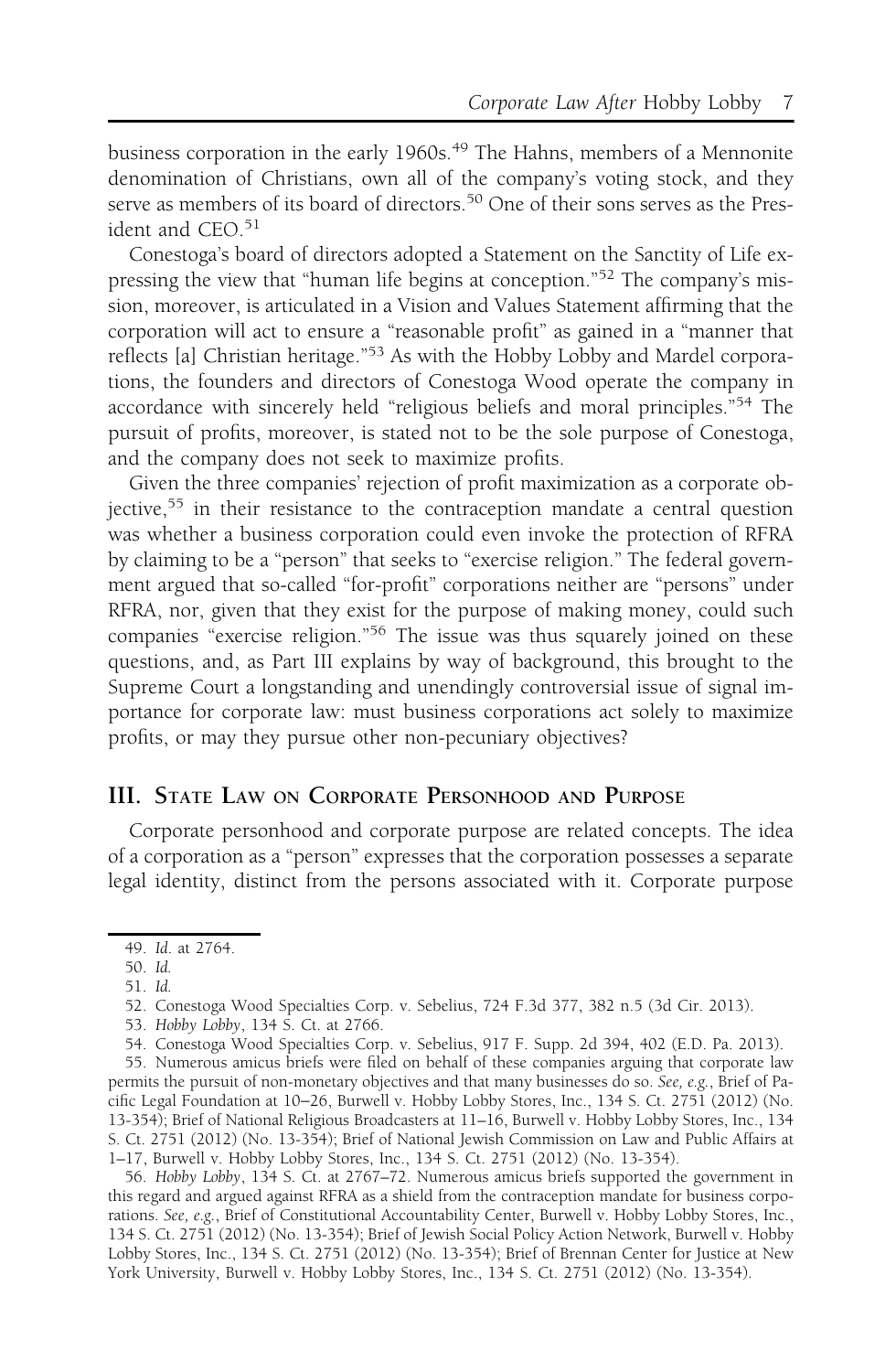reflects the particular objective(s) sought to be achieved by cooperative human endeavor through the corporate form. Central to the Hobby Lobby case was whether business corporations are "persons" under RFRA, a federal statute, and if so, whether they have the power to "exercise" religion. As described in this Part, corporate personhood is well established, as is the broad power of corporations to pursue a range of corporate purposes besides profit maximization.

#### A. CORPORATE PERSONHOOD

It is beyond dispute that corporations—business corporations as well as nonprofit corporations—are persons in the eyes of the law. This means that they enjoy a legal status separate and distinct from the human beings who are associated with them. So, for example, corporations own property, enter into contracts, and commit torts. They can sue and be sued in their own right. They are subject to penalties if they violate applicable criminal laws. They must comply with a vast array of federal and state regulations. Unless tax-exempt status has been conferred upon them, they are subject to income tax liability on the net income generated by their commercial activities. Corporations also possess rights conferred upon them by state and federal statutes and enjoy certain state and federal constitutional protections. In other words, the rights and obligations of corporations are not simply those of their shareholders, officers, directors, employees, or other humans who participate in or are affected by the corporation's activities.

Much ink has been spilled over the metaphysical question of the nature of corporate personality.<sup>57</sup> Are corporations entities in their own right or merely aggregations of human beings who are associated with each other in a joint endeavor? If they are entities, are they "natural" rather than merely "artificial"? We need not concern ourselves with these theoretical debates, noting only that corporate law unambiguously treats corporations as possessing distinct legal identities separate from the human beings who have chosen to act jointly through the device of incorporation.

As creatures of positive law, corporate persons exist to pursue the purposes chosen by their human founders. State law specifies the purposes for which corporations may be organized. Importantly, it does little to limit the organizers' choices. Delaware's business corporation statute is typical in providing that "[a] corporation may be incorporated or organized under this chapter to conduct or promote any lawful business or purposes, except as may otherwise be provided by the Constitution or other law of this State."<sup>58</sup> As probed in greater depth in Part IV, the Pennsylvania and Oklahoma statutes governing the corporations involved in the Hobby Lobby case are to the same effect, despite differences in language.<sup>59</sup>

<sup>57.</sup> See, e.g., David Millon, Theories of the Corporation, 1990 DUKE L.J. 201.

<sup>58.</sup> DEL. CODE ANN. tit. 8, § 101(b) (2011).

<sup>59. 15</sup> PA. CONS. STAT. ANN. § 1301 (West, Westlaw through 2014 Reg. Sess. Acts 1 to 131) ("Corporations may be incorporated under this subpart for any lawful purpose or purposes."); OKLA. STAT.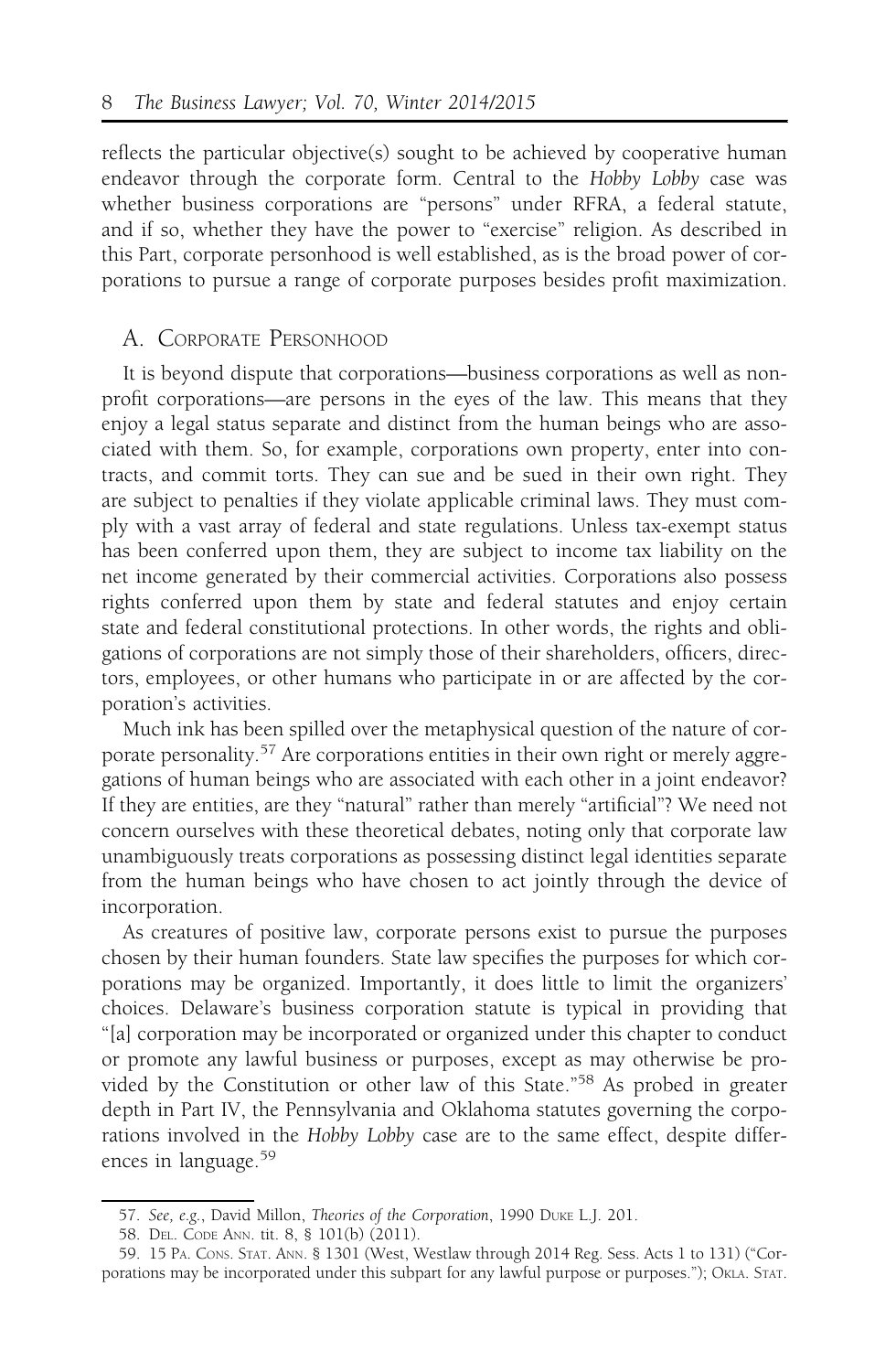Having conferred extremely broad freedom of choice on the corporation's organizers, state corporate law then specifies the powers that corporate persons may lawfully exercise in furtherance of their purposes. Some statutes define corporate powers in general terms. For example, the Pennsylvania statute involved in Hobby Lobby as well as the Model Business Corporation Act provide that corporate persons possess the same powers or capacity as natural persons.<sup>60</sup> These are default provisions that could be subject to carve-outs or qualifications where state legislatures think it appropriate to do so. Other corporate statutes take a different approach, providing a list of the corporation's powers. Delaware's statute takes this form.<sup>61</sup>

As persons that exist only by virtue of law, corporations obviously lack the ability to pursue their purposes and exercise their lawfully delegated powers without the assistance of human beings. The corporate person can do nothing unless human beings act on its behalf. In this sense, corporate persons are artificial (or "fictitious") in comparison with human ("natural") persons. Corporate law therefore provides a governance framework that specifies who can act lawfully on behalf of the corporation. The board of directors is the primary locus of governance authority. The board acts for the corporation, sometimes in its own capacity and more often through delegation of authority to other humans, namely the corporation's senior officers and those to whom they in turn have delegated authority.

As a practical matter, statutory specifications of corporate power define the scope of the powers of those natural persons who possess the lawful authority to act on the corporation's behalf. To say, for example, that a corporation has the power to file a lawsuit in its own right or to acquire property is to say in effect that the board of directors possesses the authority to exercise these rights on the corporation's behalf. Similarly, if those with the requisite authority deem philanthropy to be among a corporation's purposes, it is up to the board of directors to exercise the corporation's statutory power $62$  to make charitable donations.

In addition to the specification of the corporation's powers, positive law also confers rights and legal protections on corporate persons. Thus, for example, the Supreme Court has held that corporations enjoy many—but not all—of the constitutional rights enjoyed by human beings. State and federal statutes also provide privileges for corporate persons such as, for example, eligibility for government contract work and entitlement to income tax credits and deductions. These constitutional and statutory provisions often confer rights to act, such as the right to spend corporate funds on political campaigns.<sup>63</sup> As is the case with

ANN. tit. 18, §§ 1002, 1005 (West, Westlaw current with chapters of the 2d Reg. Sess. of the 54th Leg.) ("[E]very corporation, whether profit or not for profit" may "be incorporated or organized . . . to conduct or promote any lawful business or purposes.").

<sup>60. 15</sup> PA. CONS. STAT. ANN. § 1501 (West, Westlaw through 2014 Reg. Sess. Acts 1 to 131); MODEL BUS. CORP. ACT § 3.02 (2014).

<sup>61.</sup> DEL. CODE ANN. tit. 8, § 122 (2011).

<sup>62.</sup> See, e.g., id.

<sup>63.</sup> Citizens United v. Fed. Election Comm'n, 130 S. Ct. 876 (2010).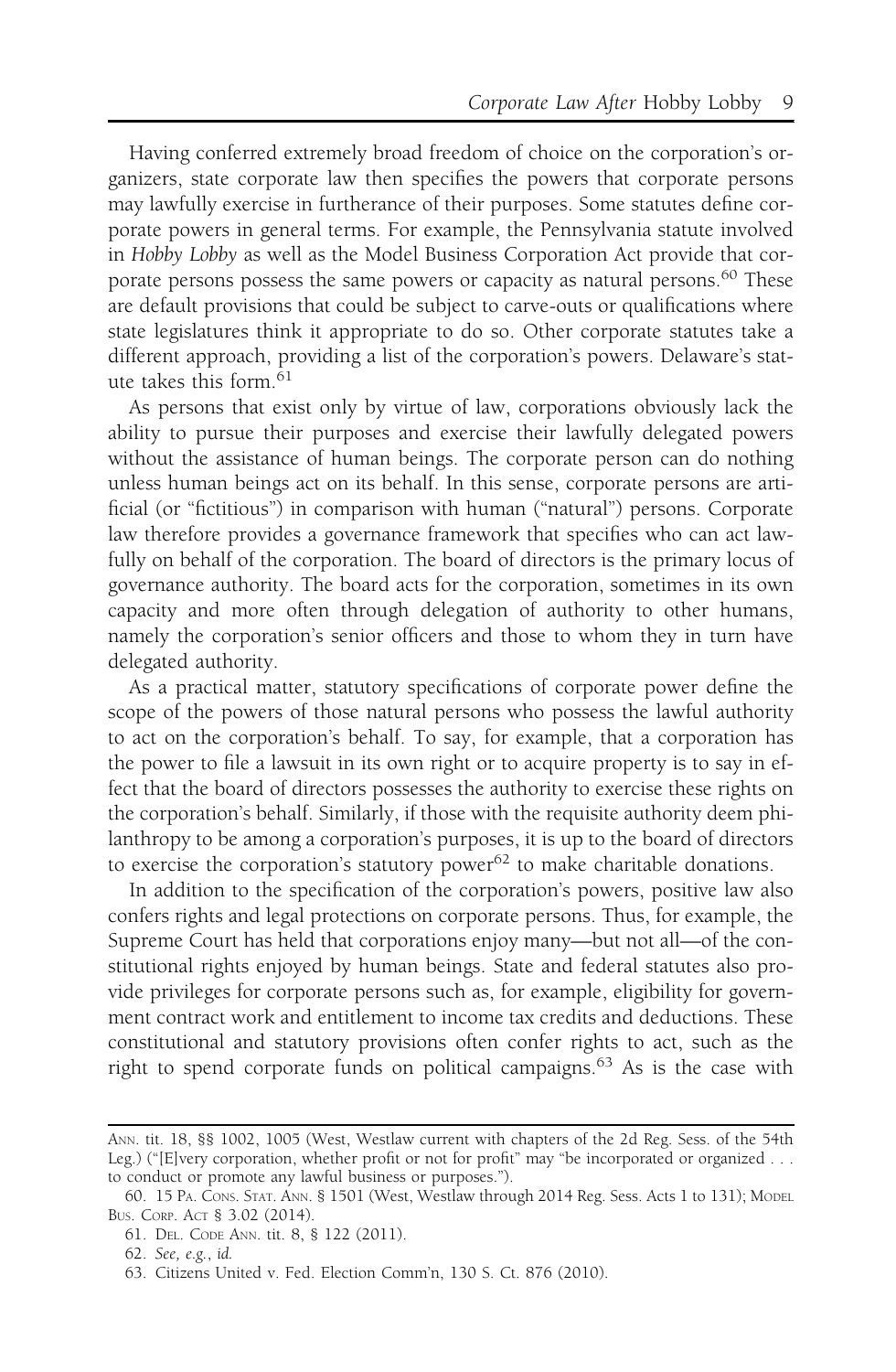corporate powers, those human actors whom the law authorizes to act on the corporation's behalf exercise corporate rights.

#### B. CORPORATE PURPOSE

The question in the Hobby Lobby cases of whether RFRA applies to business corporations depends primarily on whether they are able to "exercise religion." The fact that a fictitious legal entity cannot pray or attend a synagogue is irrelevant to this question. If the corporation is empowered by state law to exercise religion, then it does so through its legally authorized representatives, just as it does when it exercises any other lawful power.

The issue therefore is whether state corporate law authorizes business corporations to exercise religion. As noted above, this is important because in Hobby Lobby the government argued that business corporations lack the lawful authority to do anything other than pursue financial gain. The argument resonates with the claims of conservative corporate law academics who assert that corporate law mandates profit maximization. According to this view, the financial interests of shareholders take precedence over all competing considerations. However, if state corporate law does not authorize the exercise of religion, religious observance or activities would be proscribed even if they do not compromise shareholder financial interests or actually promote them. Thus, as background to the Hobby Lobby Court's treatment of this issue, here we briefly describe state corporate law bearing on corporate purpose.

State corporate law does not require corporations to prioritize profits over competing considerations. This fact has ramifications that extend far beyond the particular activities—religious observance—at issue in the Hobby Lobby cases. All business corporations (and non-profits too, for that matter) must generate profit in order to survive. That is simply a fact of life. But corporate law confers on them broad discretion to determine the extent to which they choose to temper the pursuit of profit by regard for other values.

Delaware corporate law, the most influential body of law for United States publicly held corporations, does not mandate shareholder wealth maximization. The statute says no such thing. There is virtually no judge-made precedent to that effect. One recent trial court opinion does speak of shareholder wealth maximization as a statutory mandate, but the analysis is not persuasive and is not likely to be influential.<sup>64</sup> In deciding eBay's suit against craigslist, Chancellor Chandler states that, "[h]aving chosen a for-profit corporate form, the craigslist directors are bound by the fiduciary duties and standards that accompany that form. Those standards include acting to promote the value of the corporation for the benefit of its stockholders."<sup>65</sup> Chancellor Chandler then goes on to make a far stronger statement. Corporate policies that seek "not to maximize

<sup>64.</sup> See eBay Domestic Holdings, Inc. v. Newmark, 16 A.3d 1 (Del. Ch. 2010). For a thorough critique of this decision, see Lyman Johnson, Unsettledness in Delaware Corporate Law: Business Judgment Rule, Corporate Purpose, 38 DEL. J. CORP. L. 405, 439–44 (2013).

<sup>65.</sup> eBay Domestic Holdings, Inc., 16 A.3d at 34.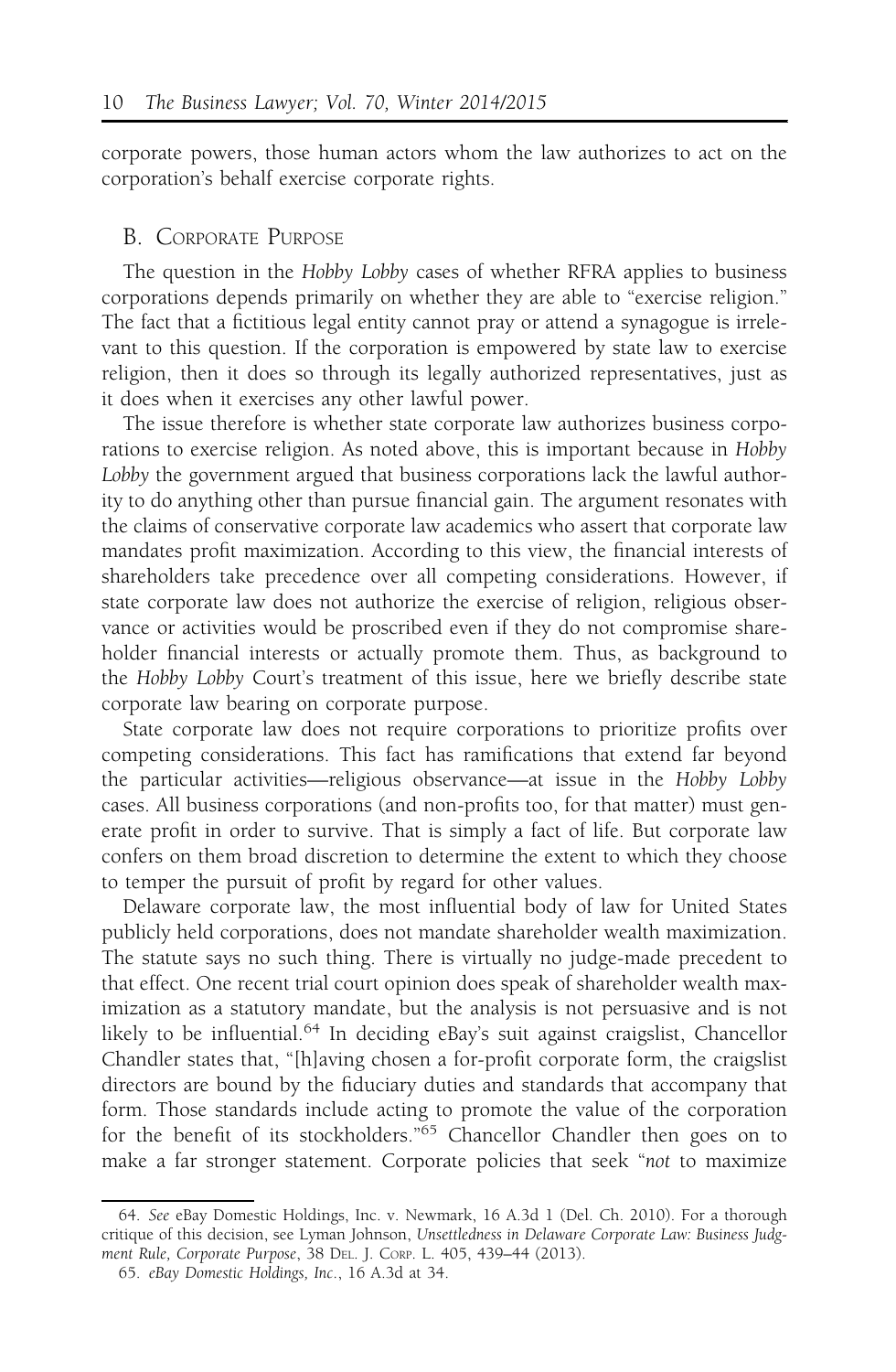the economic value of a for-profit Delaware corporation for the benefit of its stockholders" are invalid.<sup>66</sup> In other words, not only is corporate management legally required to pursue profit, it must also seek to maximize the shareholders' financial interests. The Court cites no statutory provision or case law in support of these sweeping assertions. The Delaware corporation statute includes no such mandate and does not even refer to corporations organized under it as "forprofit" entities, the phrase used by Chancellor Chandler. To the contrary, as noted in Subpart A above, the statute states expressly that "[a] corporation may be incorporated or organized under this chapter to conduct or promote any lawful business or purposes."67 No other Delaware Chancery or Supreme Court decision has squarely endorsed shareholder wealth maximization in the stark terms used by the court in this case.<sup>68</sup>

Further, the court's endorsement of shareholder wealth maximization in the craigslist case may have very limited relevance. The facts of the case were eccentric given the defensive measures adopted by the board of directors in that case; read narrowly, the opinion insists on the shareholder wealth maximization idea in a highly unusual case involving a closely held corporation whose founders had explicitly chosen to eschew profit in order to pursue a social mission. Thus the opinion might be read simply to condemn corporate policies that are entirely and expressly contrary to shareholder financial interests, although even then the decision lacks legal support. Such circumstances are rare to say the least; business corporations pursuing social missions at the expense of shareholder value are far more likely to sacrifice some amount of profit without rejecting that objective entirely and are likely also to justify such policies with reference to long-run shareholder financial interests, even if the claim is vague and not susceptible to proof. Under the business judgment rule, policies of this kind would not be condemned even if shareholder wealth maximization were the law.<sup>69</sup>

<sup>66.</sup> Id.

<sup>67.</sup> See, e.g., DEL. CODE ANN. tit. 8, § 101(b) (2011).

<sup>68.</sup> One trial court opinion states in passing that "[i]t is the obligation of directors to attempt, within the law, to maximize the long-run interests of the corporation's stockholders." Katz v. Oak Indus. Inc., 508 A.2d 873, 879 (Del. Ch. 1986). However, that case involved the contractual rights of bondholders and as such did not speak directly to the question of shareholder rights vis-á-vis competing considerations. Furthermore, the reference to "long-run interests" confers broad discretion on management to pursue policies that shareholders preferring short-term share price maximization might find objectionable.

In a forthcoming article, Chief Justice Leo Strine and Professor Nicholas Walker argue that advancing shareholder wealth is consistent with what they call "conservative corporate theory." Leo E. Strine, Jr. & Nicholas Walker, Conservative Collision Course? The Tension Between Conservative Corporate Law Theory and Citizens United (Harvard L. Sch. John M. Olin Discussion Paper No. 788, 2014), available at http:// goo.gl/cstZzu. They cite a number of theorists but, outside the unusual sale of control context, they cite no legal authority squarely holding that shareholder wealth (or corporate profits) must be maximized. We submit that there is none. They also sometimes state that shareholder wealth is to be "maximized" and sometimes only that it is to be "advanced." Id. at 19 n.34. And they acknowledge that in a majority of states the law does not mandate shareholder wealth as the sole corporate end. Id. Finally, and most critical for our purposes, they agree that the Supreme Court in Hobby Lobby explicitly held "that profit is not the sole end of corporate governance." Id. at 13 n.13.

<sup>69.</sup> Elsewhere in the craigslist opinion, Chancellor Chandler writes,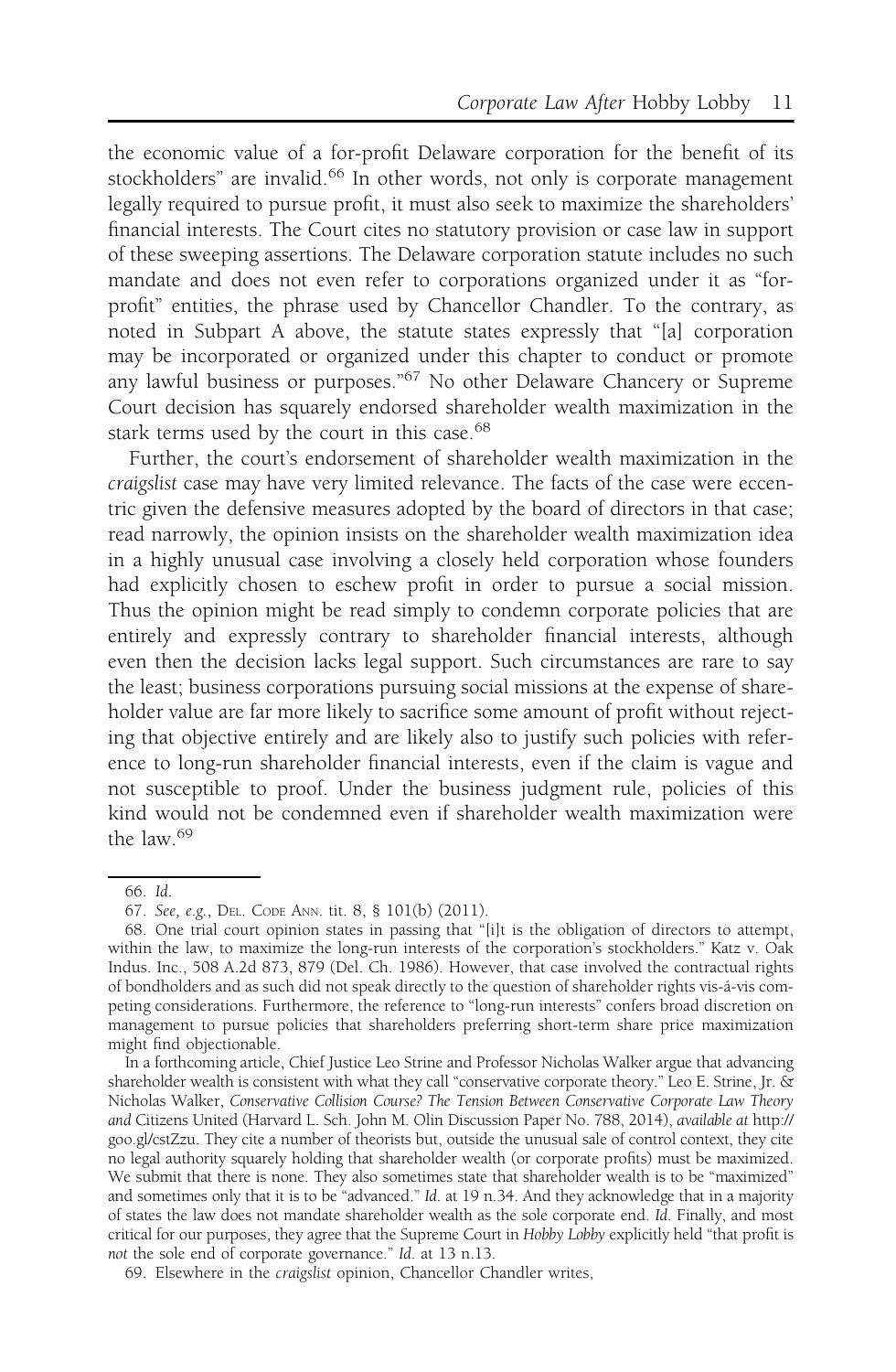It should be noted further that even a narrow reading of the court's endorsement of shareholder wealth maximization is quite problematic. eBay, the plaintiff minority shareholder, invested in craigslist with full knowledge that profit maximization was not that corporation's objective. This was not, in other words, a case in which those in control of a profit-seeking corporation chose to change direction to the prejudice of existing minority shareholders. One might argue that eBay implicitly assented to craigslist's disavowal of shareholder wealth maximization when it invested with knowledge of the founders' social mission.

The typical citation for the shareholder wealth maximization claim is not a Delaware case. It is Dodge v. Ford Motor Co., decided by the Michigan Supreme Court nearly 100 years ago.<sup>70</sup> That decision, without citing precedent, states that "[a] business corporation is organized and carried on primarily for the benefit of the stockholders. The powers of directors are to be employed for that end. The discretion of directors is to be exercised in the choice of means to attain that end, and does not extend to a change in the end itself  $\dots$ ."<sup>71</sup> Despite the frequency with which the case is cited by commentators, by its terms, it does not mandate wealth maximization and no Delaware court has cited it as authority for a legal duty to maximize shareholder wealth.<sup>72</sup> The general statement quoted here also is not necessary to the decision of the case, which appears to be a case involving oppression of minority shareholders in a closely held corporation. The controlling shareholder—Henry Ford—adopted a policy for Ford Motor Company to forgo a large amount of profits and their distribution in favor of retaining employees and advancing conflicting social objectives, to the detriment of the Dodge brothers' arguably legitimate expectations. The shareholder wealth maximization idea did not need to be invoked to protect minority shareholders in that case or in similar cases.

Further, even viewed as a minority shareholder oppression case, the Dodge v. Ford decision may simply be wrong. There is no plausible claim that Henry Ford was using his control of the corporation to treat the Dodge brothers unfairly. Even after adoption of Ford's new policies, the Dodge brothers were to continue to receive annual dividends of \$120,000 on an initial investment of \$200,000, an astonishingly rich annual return of 60 percent. And, although the corporation was earning profits far in excess of the planned distributions and might have earned even more in the short term, the corporation's management had chosen to reinvest a large share of those profits in new capital assets. This sounds on the

When director decisions are reviewed under the business judgment rule, this Court will not question rational judgments about how promoting non-stockholder interests—be it through making a charitable contribution, paying employees higher salaries and benefits, or more general norms like promoting a particular corporate culture—ultimately promote stockholder value.

eBay Domestic Holdings, Inc., 16 A.3d at 33.

<sup>70. 170</sup> N.W. 668 (Mich. 1919).

<sup>71.</sup> Id. at 684.

<sup>72.</sup> See LYNN STOUT, THE SHAREHOLDER VALUE MYTH 27 (2012).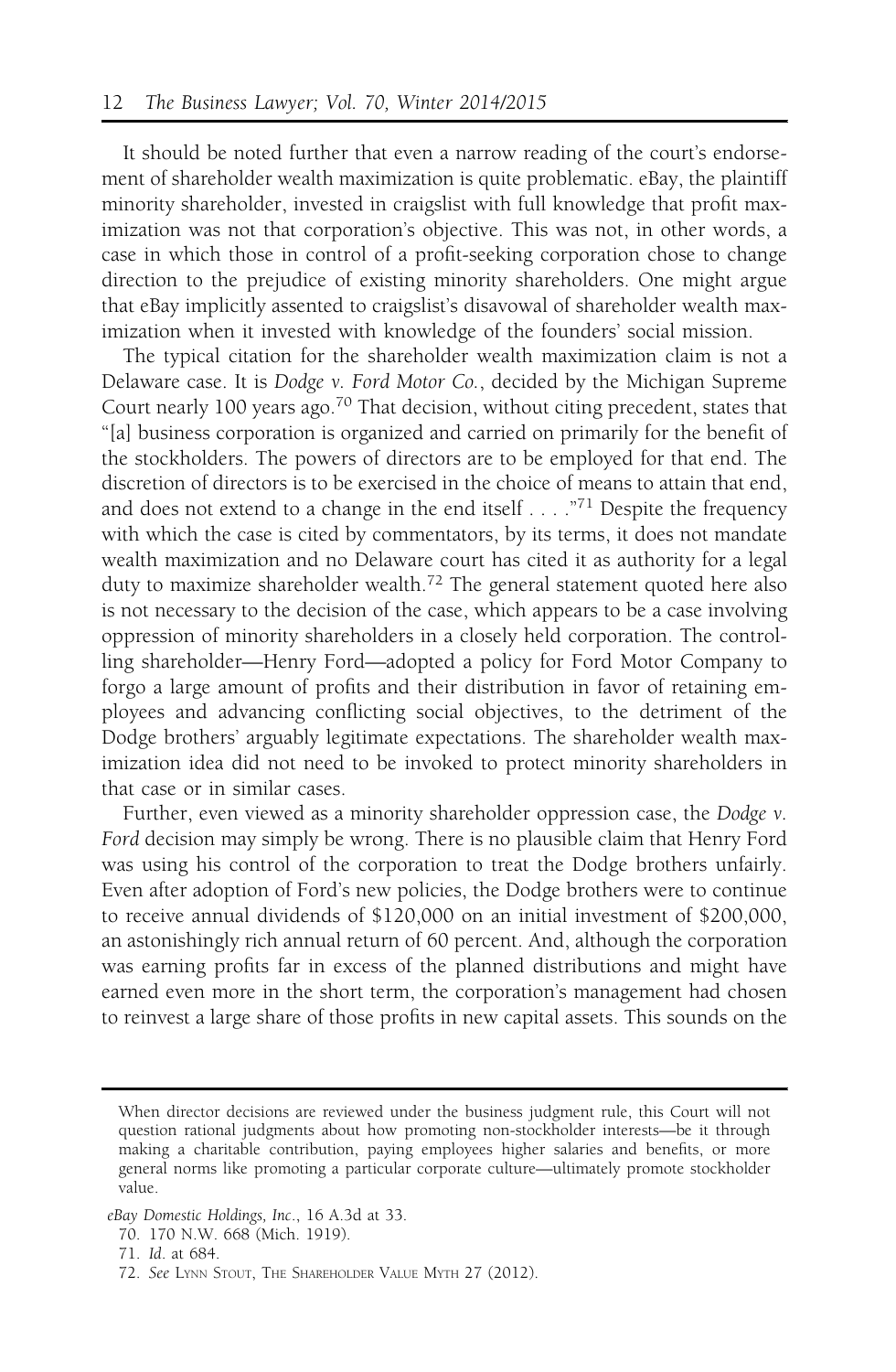face of it like just the kind of decision that the business judgment rule ought to have protected.

Delaware's lack of commitment to shareholder wealth maximization is also evident in various doctrines that insulate management from accountability to the corporation's shareholders. As a practical matter, the demand requirement in derivative litigation, the business judgment rule, and the statutory provision for exculpation from monetary liability for breach of the duty of care<sup> $73$ </sup> insulate management from liability to shareholders except in cases involving severe conflict of interest or bad faith. Directors' fiduciary duties are owed not to the shareholders alone but rather to "the corporation and its shareholders."<sup>74</sup> Vague as this formulation might be, it does express the notion that management acts not only on behalf of the shareholders but also on behalf of the corporate entity as a whole; part of its job is to make choices in cases where corporate and shareholder interests diverge. As currently structured, except for atypical cases of coordinated institutional shareholder activism, the voting rights regime does not seriously threaten incumbent management of public companies because of collective action costs and rational apathy that discourage shareholder insurgency. Nor does the prospect of a hostile takeover create a strong incentive to maximize share value; Delaware common law accords target company boards of directors broad discretion to adopt potent defensive measures.<sup>75</sup> The Revlon duty<sup>76</sup> to maximize current share value arises only in a narrow range of circumstances—certain sales of the company—that corporate boards are free to avoid if they so wish, and in contemporary practice the case is of limited significance for directors.<sup>77</sup>

In our view, then, Delaware law is agnostic on the question of corporate purpose. Although dictum in Revlon mentions "benefits accruing to stockholders" neither that case nor any other Supreme Court authority mandates shareholder wealth maximization outside the Revlon setting. Nor does it endorse a stakeholder-focused alternative, for example, by requiring that management somehow balance the competing interests of all the corporation's various constituencies. To the contrary, we see Delaware as providing expressly for broad freedom of choice as to corporate purpose. Those who form a corporation are free to specify particular purposes in the organizational documents, subject only to the requirement that those purposes be "lawful,"78 or they can leave the matter open-ended, stating simply that "the purpose of the corporation is to engage in any lawful act or activity."<sup>79</sup> In the latter case, it will be up to the board of

<sup>73.</sup> See, e.g., DEL. CODE ANN. tit. 8, § 102(b)(7) (2011).

<sup>74.</sup> See, e.g., Loft, Inc. v. Guth, 2 A.2d 225, 238 (Del. Ch. 1938), aff 'd, 5 A.2d 503 (Del. 1939).

<sup>75.</sup> See, e.g., Paramount Commc'ns, Inc. v. Time Inc., 571 A.2d 1140 (Del. 1989).

<sup>76.</sup> Revlon, Inc. v. MacAndrews & Forbes Holdings, Inc., 506 A.2d 173 (Del. 1986). The court in Revlon did state, in dicta, that a "board may have regard for various constituencies in discharging its responsibilities, provided there are rationally related benefits accruing to the stockholders." Id. at 182. But the court said nothing about "maximizing" shareholder wealth.

<sup>77.</sup> Lyman Johnson & Robert Ricca, The Dwindling of Revlon, 71 WASH. & LEE L. REV. 167 (2014). 78. DEL. CODE ANN. tit. 8, §§ 102(b), 102(a)(3) (2011).

<sup>79.</sup> Id. § 102(a)(3).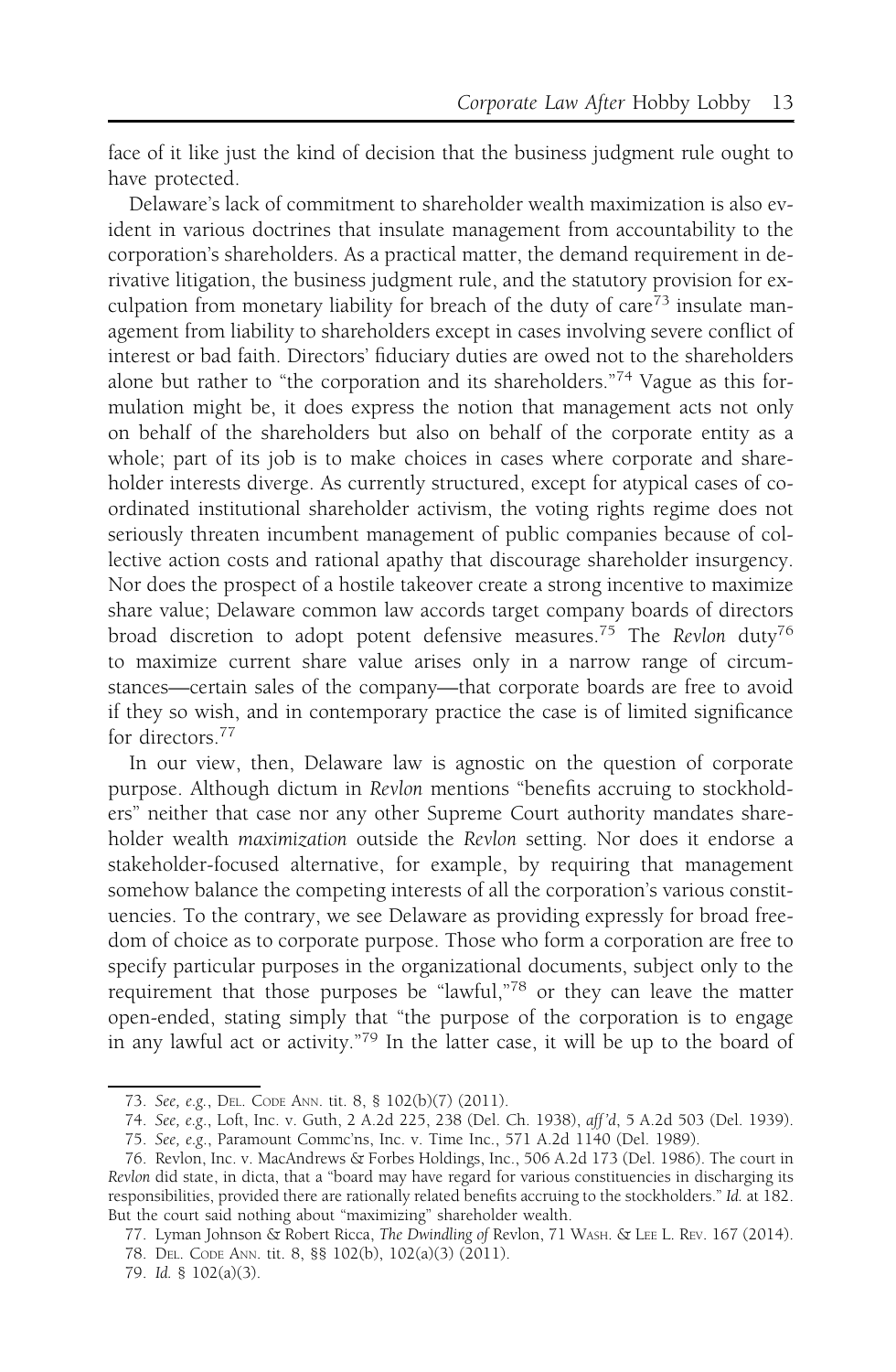directors, exercising its statutory responsibility to direct the corporation's "business and affairs,"<sup>80</sup> to determine questions of corporate purpose.<sup>81</sup>

Beyond Delaware, the open-ended nature of corporate purpose is even more clear. A majority of states have enacted various versions of a "constituency statute."<sup>82</sup> These statutes empower—but do not require—corporate management to consider nonshareholder as well as shareholder interests in directing the corporation's business. Either expressly or by clear implication, they reject the shareholder wealth maximization conception of management responsibility, conferring broad discretion to sacrifice profits for alternative objectives.

Despite the absence of persuasive legal authority, corporate law scholars frequently claim not only that the law requires shareholder wealth maximization but also that corporate law designates management as the agents of the corporation's shareholders. According to this view, the inevitable costs that arise whenever a principal must rely on an agent—the likelihood of shirking and the need to monitor the agent's performance—are termed "agency costs" and are a potentially significant drag on shareholder wealth. Like the maximization claim, the agency characterization also lacks legal foundation. In legal discourse, it is traceable to the work of Daniel Fischel and Frank Easterbrook working at the University of Chicago during the later part of the  $1970s$ .<sup>83</sup> Drawing on an article by financial economists Michael Jensen and William Meckling,<sup>84</sup> first Professor Fischel and then Professor Fischel writing with Professor (later Judge) Easterbrook argued that the job of corporate management, as agent of the shareholders, is to maximize the value of their investments in the corporation.<sup>85</sup> Although Jensen and Meckling used the agency idea in a non-legal sense and offered no legal basis for the agency characterization, Fischel and Easterbrook seized upon the agency cost idea and proceeded to analyze virtually all of corporate law from that perspective.<sup>86</sup> Since then, the shareholder wealth maximization assumption and the fixation on agency costs have taken root and flourished within the corporate law academy—despite some notable dissenters<sup>87</sup>—and has been described as "the dominant framework of analysis for corporate law

<sup>80.</sup> Id. § 141(a).

<sup>81.</sup> The only limits on this power are the fiduciary obligations of care and loyalty and the doctrine of waste. The question of "waste" would be determined by evaluating director conduct against the expressed corporate purpose.

<sup>82.</sup> See Kathleen Hale, Corporate Law and Stakeholders: Moving Beyond Stakeholder Statutes, 45 ARIZ. L. REV. 823, 833 (2003) (noting that Pennsylvania became the first state to pass a constituency statute in 1983). See generally 1 JAMES COX & THOMAS HAZEN, TREATISE OF THE LAW OF CORPORATIONS § 4.10, at 245 (2010).

<sup>83.</sup> For discussion of the origins of the agency theory in corporate law discourse and a critical perspective, see David Millon, Radical Shareholder Primacy, 10 U. St. THOMAS L.J. 1013 (2013).

<sup>84.</sup> Michael C. Jensen & William H. Meckling, Theory of the Firm: Managerial Behavior, Agency Costs and Ownership Structure, 3 J. FIN. ECON. 305 (1976).

<sup>85.</sup> FRANK EASTERBROOK & DANIEL FISCHEL, THE ECONOMIC STRUCTURE OF CORPORATE LAW 15–22 (1991).

<sup>86.</sup> See Millon, supra note 83, at 1025−34 (discussing the origins of Easterbrook and Fischel's agency theory of management's relationship to shareholders).

<sup>87.</sup> See, e.g., Margaret M. Blair & Lynn A. Stout, A Team Production Theory of Corporate Law, 85 VA. L. REV. 247 (1999); Einer R. Elhauge, Sacrificing Profits in the Public Interest, 80 N.Y.U. L. REV. 733, 738 (2005); Lyman Johnson, The Delaware Judiciary and the Meaning of Corporate Life and Corporate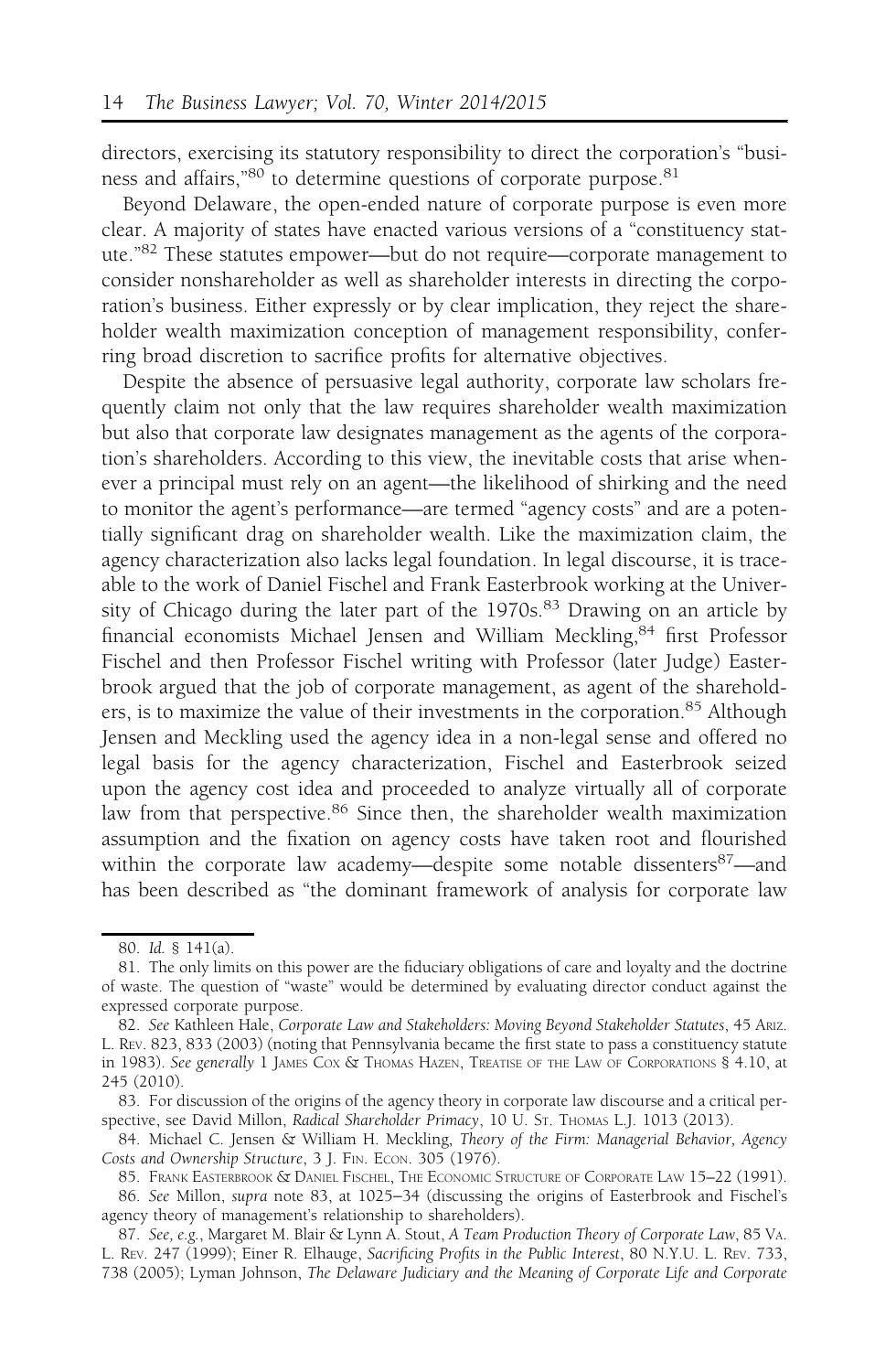and corporate governance today."<sup>88</sup> Similarly, business leaders, business school academics, and the business press typically take for granted the legitimacy of shareholder wealth maximization and the idea of management as the shareholders' agent, despite the absence of legal authority. In the face of these widely held though incorrect assumptions, the Supreme Court in Hobby Lobby was called upon to address the question of corporate purpose under state law. We turn now to its analysis.

#### IV. THE HOBBY LOBBY OPINION

To resolve the RFRA claims, the Court necessarily had to address both the corporate personhood and corporate purpose issues. The federal government, through HHS, the Court observed, saw these questions in quite simple terms: "the companies cannot sue because they seek to make a profit for their owners, and the owners cannot be heard because the regulations . . . apply only to the companies and not to the owners as individuals."<sup>89</sup> In effect, HHS argued, to preserve religious liberty a business individual must forgo operating through the corporate form. Such a person would thus face a Hobson's choice: he or she might conduct business as a sole proprietor (or general partnership) and retain religious liberty, or elect to conduct business through the corporate form and relinquish that liberty.<sup>90</sup> Preservation of religious liberty in the business setting therefore requires, under the HHS view, that merchants exercise what the Court called a "difficult choice."<sup>91</sup> The Court swiftly concluded that Congress did nothing of the kind in RFRA, an act designed to provide "broad protection for religious liberty."92

#### A. THE CORPORATION AS PERSON

In light of the established legal framework recognizing corporations as "persons" under state law,  $93$  in Hobby Lobby the initial issue as to whether corporations fell within the protective mantle of RFRA was a straightforward question of statutory construction. The Court was called upon to decide whether that statute's reference to "persons" embraces corporate persons as well as human ones, just as state corporate law routinely does.

The Court began by stating that while Congress in RFRA employed a familiar legal fiction in defining corporations as "persons," the purpose of doing so was to provide protection for human beings. $94$  This is so, the Court said, because a

94. Hobby Lobby, 134 S. Ct. at 2767.

Law, 68 TEx. L. REV. 865 (1990); David Millon, Redefining Corporate Law, 24 IND. L. REV. 233 (1990); STOUT, supra note 72.

<sup>88.</sup> Michael Klausner, Fact and Fiction in Corporate Law and Governance, 65 STAN. L. REV. 1325, 1326 (2013).

<sup>89.</sup> Burwell v. Hobby Lobby Stores, Inc., 134 S. Ct. 2751, 2767 (2014).

<sup>90.</sup> Id.

<sup>91.</sup> Id.

<sup>92.</sup> Id.

<sup>93.</sup> See supra Part III.A.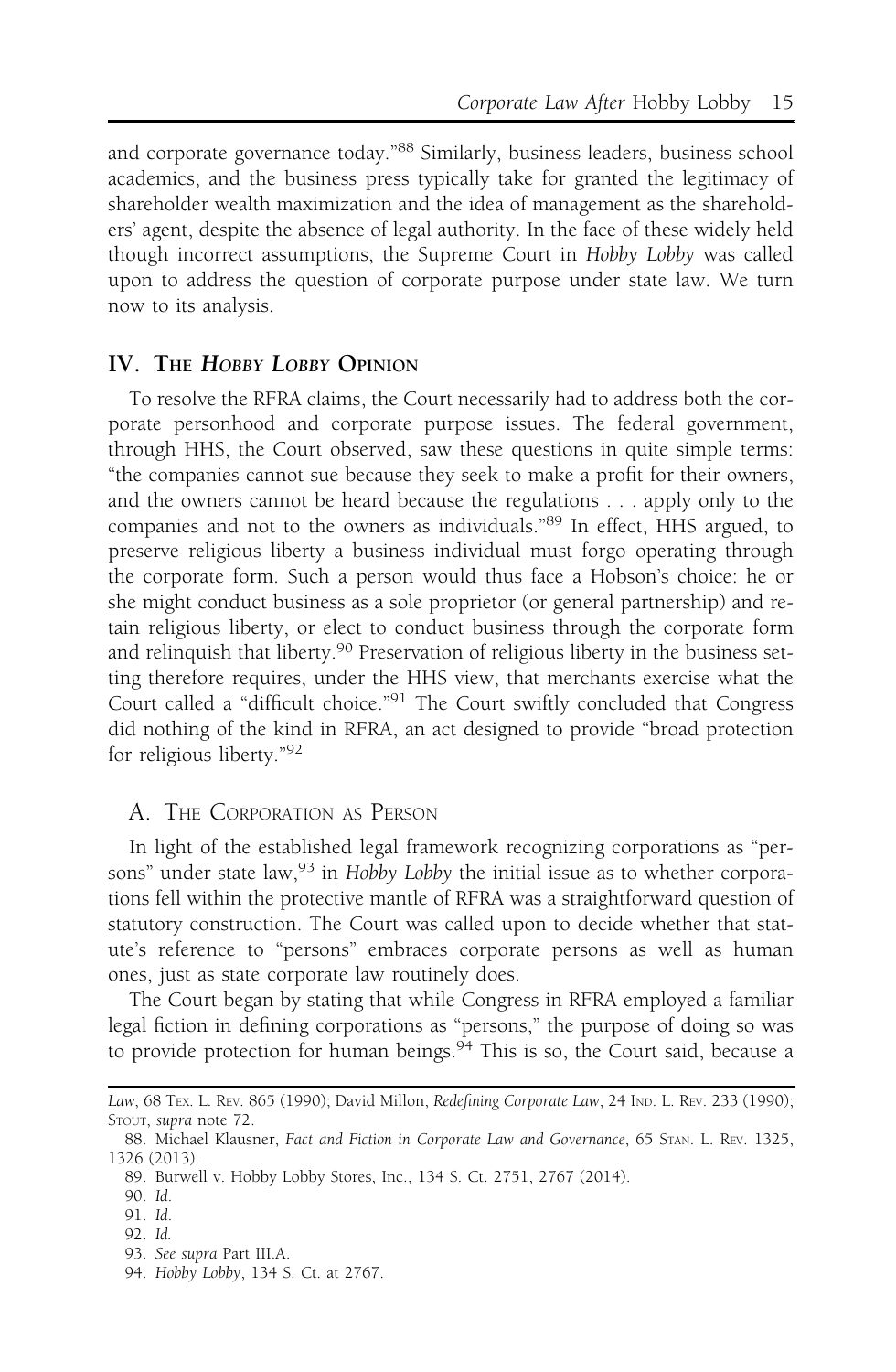corporation is "simply a form of organization used by human beings to achieve desired ends."<sup>95</sup> Consequently, when rights are extended to corporations, "the purpose is to protect the rights of these people."<sup>96</sup> Importantly, the Court stated that the rights of "these people" were those of the humans who "own and control those companies."<sup>97</sup>

The Court did not explain the basis for its equation of corporate rights with those of humans. Because of the potential for confusion, we believe this point warrants further explanation. The key idea is that the "rights" of "these people" to exercise religion that are protected by the statute are those rights to act that they possess in their corporate capacity. It is in the particular role of being "associated with a corporation,"<sup>98</sup> including as "shareholders, officers, and employees,"99 that humans in the corporate context are protected by statutes conferring rights on corporations. Roles performed outside the corporate context give rise to no such protections any more than, by analogy, the same person playing baseball with eight others is engaged in the same activity—or has the same role, responsibilities, and objectives—as when playing soccer with eight others. Roles, organizational structure, and the decisionmaking process are all quite different for humans interacting in the corporate setting than outside it. But the human desire to express religious convictions in the corporate milieu may be no less fervent, as Justice Kennedy's concurrence underscored: plaintiffs "deem it necessary to exercise their religious beliefs within the context of their own closely-held forprofit corporation."<sup>100</sup> Analytically, in order to preserve the separateness of the corporation as a legal person distinct in a meaningful way from the humans associated with it, while still acknowledging their desires for religious expression, the Court emphasized here, and throughout the opinion, the corporate capacity and corporate positions and roles played by these humans. The Court thus upheld the institutional heft of the corporation as a distinct legal person under

98. Id.

<sup>95.</sup> Id. at 2768.

<sup>96.</sup> Id.

<sup>97.</sup> Id. Here and elsewhere in the majority opinion and in the principal dissent, shareholders are referred to as the corporation's "owners" even though there is no legal basis for this oft-used reference. Shareholders own the corporation's stock but not the corporation itself. The corporation holds title to and owns its own assets. The distinction can be important because ownership of the corporation could imply stronger control and financial rights than corporate law actually provides.

<sup>99.</sup> Id. Of course, in U.S. corporate governance, employees as such have no role; their rights and obligations stem from contract and employment law. See Mark Roe, Delaware's Politics, 118 HARV. L. REV. 2491, 2500 (2005) (in corporate law, "[m]anagers and shareholders get to play; no one else does").

<sup>100.</sup> Hobby Lobby, 134 S. Ct. at 2785 (Kennedy, J., concurring). We note that Justice Kennedy's statement is at odds with Chief Justice Strine's much narrower, and we believe incorrect, view that business people do not express moral values by investing in business corporations. Strine & Walker, supra note 68, at 21. Justice Ginsburg, in her dissent, invoked a strong version of distinctive corporate personhood, arguing that by incorporating a business, "an individual separates herself from the entity." Id. at 2797 (Ginsburg, J., dissenting). Only Justice Sotomayor joined the corporate law portion of Justice Ginsburg's dissent. Justices Breyer and Kagan joined all other parts of her dissent, however. Id. at 2806 (Breyer & Kagan, JJ., dissenting). Thus, the overall vote on the corporate law aspect of the case was 5-2.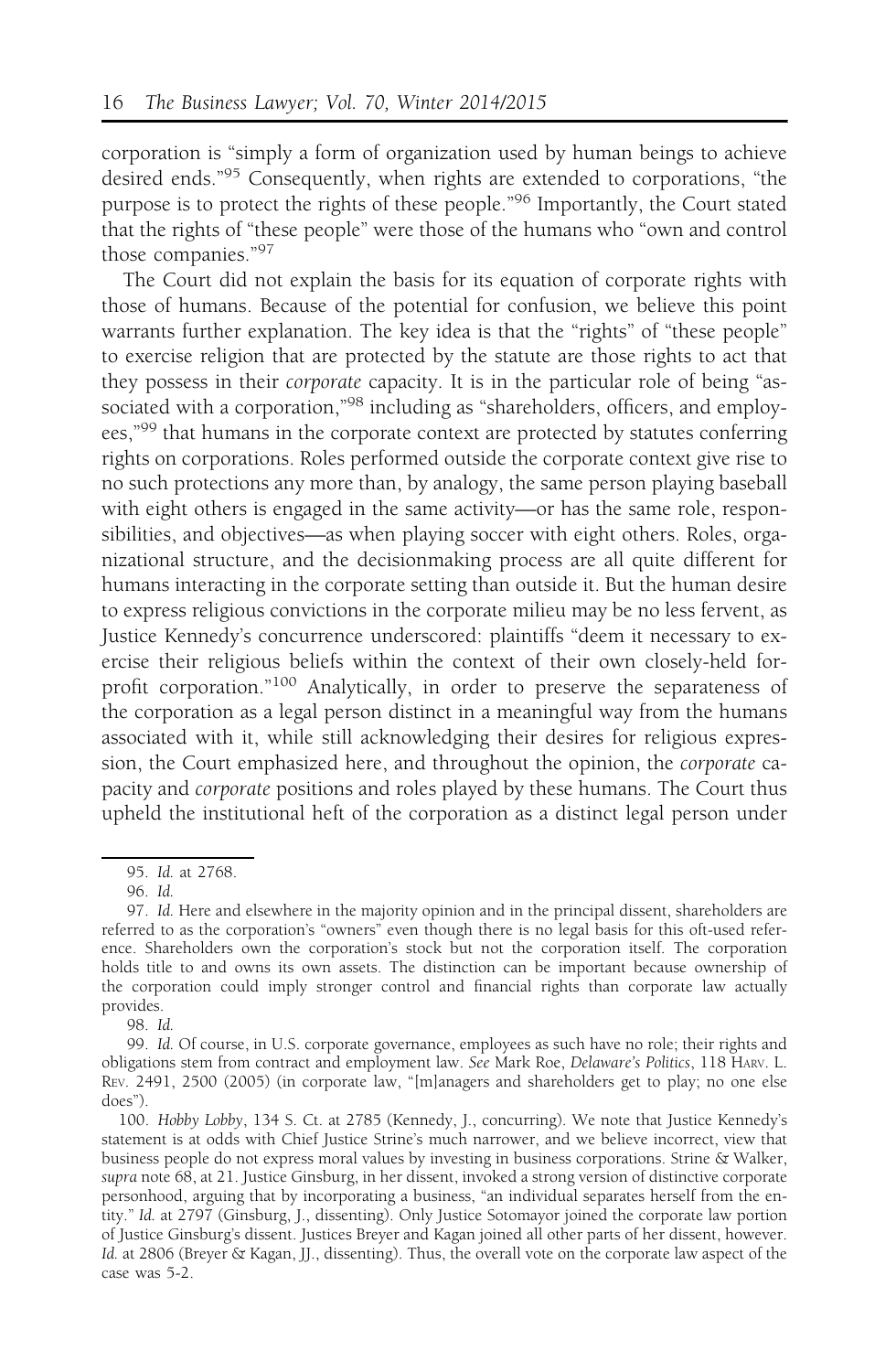RFRA, and did not simply disregard it by making it indistinguishable from its human participants.

This critical theoretical point could have been made far stronger and more readily comprehensible in either of two ways. First, the Court easily could have referred to the very corporate laws under which Hobby Lobby, Mardel, and Conestoga were incorporated, those of Oklahoma and Pennsylvania. Pennsylvania's statute, under which Conestoga was incorporated, provides a useful illustration. By statute, Pennsylvania corporations expressly are stated to have the same "legal capacity" as natural persons.<sup>101</sup> This is similar to section 3.02 of the Model Business Corporation Act, which confers on corporations "the same powers as an individual."<sup>102</sup> Under Pennsylvania law, therefore, business corporations have both a distinct legal identity separate from the individuals involved in it and the legal capacity to do whatever natural persons can do. Because it is not disputed that individuals are free to exercise religion, in having the same "legal capacity" as individuals, corporations also have the legal capacity to exercise religion.

Having defined corporate power in these terms, the Pennsylvania statute,  $^{103}$ again like the Model Business Corporation Act,<sup>104</sup> then provides that all such powers are to be "exercised by" the board of directors. Since only human beings can serve as directors of a corporation, when those humans act in their director capacity, they are acting in their corporate role, "exercising" corporate powers; they are not acting on their own behalf. As those humans exercise corporate functions, they can, of course, also "exercise" all of the myriad actions of religious people in other settings—including praying, worshiping, and observing sacraments<sup>105</sup>—but, in doing so, they act in their representative "corporate" role and "corporate" capacity, as always is the case when a corporation's board of directors acts within its lawful capacity. Thus, humans, alone or communally, can simultaneously "exercise" religion while "exercising" corporate functions. Here,<sup>106</sup> the very language ("exercise") of religious liberty corresponds exactly with what humans do in directing corporate affairs.

106. The "exercise of religion" phrasing is used both in RFRA and in the First Amendment to the U.S. Constitution. The Hobby Lobby family—the Greens—made just this point about directing corporate affairs, in arguing that they "cannot in good conscience direct their corporations to provide insurance coverage for the four drugs and devices at issue because doing so would 'facilitat[e] harms against human beings.'" Brief for Respondent at 31, Burwell v. Hobby Lobby Stores, Inc., 134 S. Ct. 2751 (2014) (No. 13-354) (citing Pet. App. 14a.).

<sup>101. 15</sup> PA. CONS. STAT. ANN. § 1501 (West, Westlaw through 2014 Reg. Sess. Acts 1 to 131).

<sup>102.</sup> MODEL BUS. CORP. ACT § 3.02 (2014).

<sup>103. 15</sup> PA. CONS. STAT. ANN. § 1721 (West, Westlaw through 2014 Reg. Sess. Acts 1 to 131).

<sup>104.</sup> MODEL BUS. CORP. ACT § 8.01(a) (2014).

<sup>105.</sup> The Third Circuit in the Conestoga case had said that corporations "do not pray, worship, observe sacraments." Conestoga Wood Specialties Corp. v. Burwell, 724 F.3d 377, 385 (3d Cir. 2013). The Supreme Court, after quoting that language, said it was "quite beside the point." Hobby Lobby, 134 S. Ct. at 2768. This is so because, apart from humans acting in corporate capacity, and therefore acting on behalf of the corporation, corporations can do nothing. Id. Our point, however, is that the board of directors as a collective body can, of course, like any group of persons, pray together, engage in worship, and observe sacraments together.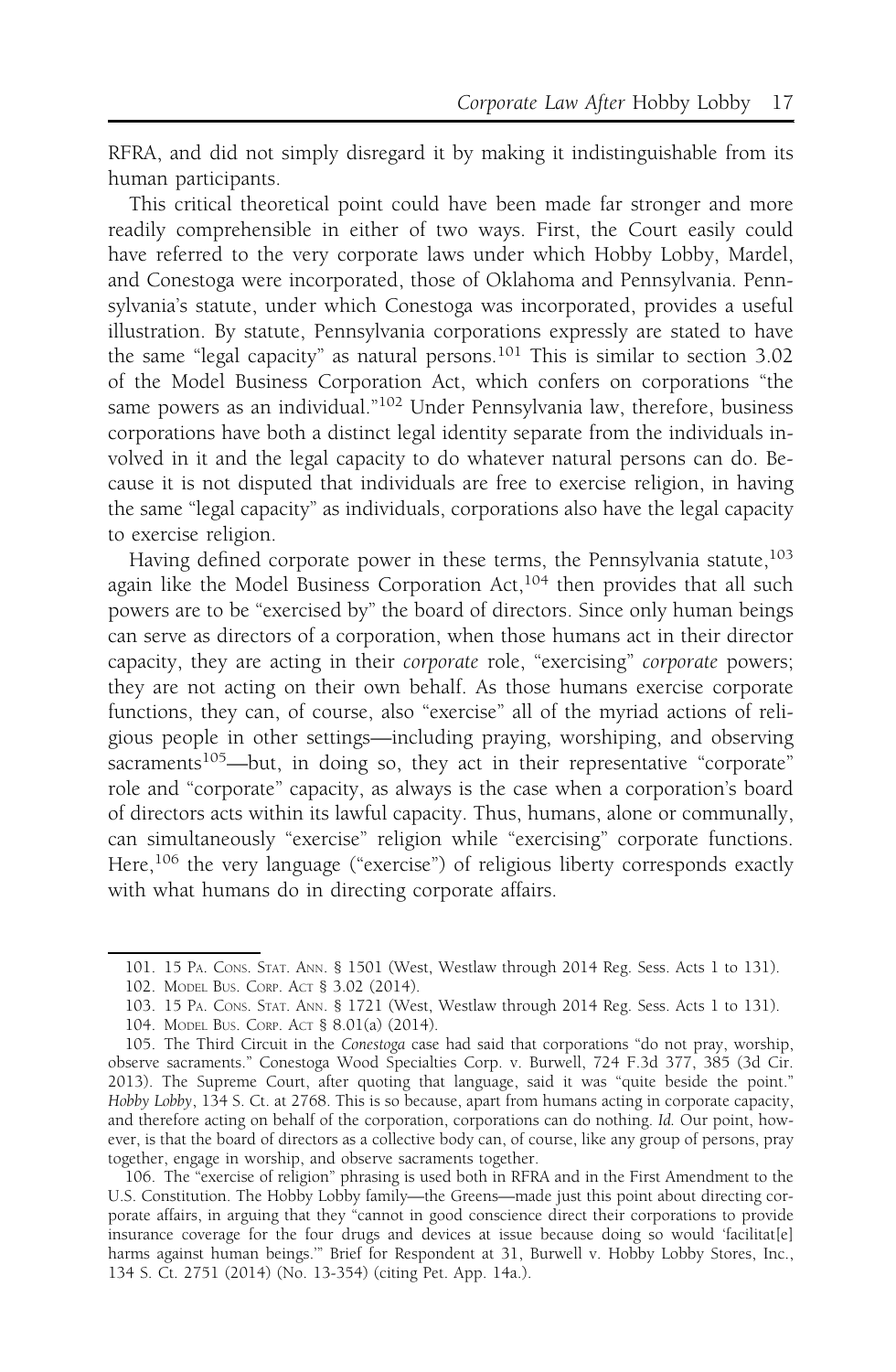Appreciating this crucial point about corporate role serves not only to preserve the distinctive legal personhood and institutional significance of the corporation as a modern actor, it also helps to differentiate as legally and conceptually meaningful the myriad actions taken by humans in different settings, whether business or otherwise. The same humans who serve as directors of a corporation also serve in other multifarious social roles—parent, spouse, colleague, and so on—and when they do so, they are not acting in corporate capacity. The identical point, of course, can be made as to other actions taken in corporate capacity, such as those of shareholders or officers.<sup>107</sup> We need a legal vocabulary to make these important distinctions of setting and role in a society with so many collective actors, of which business corporations are only one type.

Second, the Court in Hobby Lobby could have taken a different approach, and more pointedly and formally emphasized that the RFRA right to "exercise religion" was the right of the corporate person itself, not those of the human directors and officers who control it—by acting on its behalf—or of the shareholders who own its stock or of the employees who work for it or of any other human associated with the corporation in some way. To be sure, legal protections conferred on corporations will typically benefit some natural persons in some way, but the existence of the corporate right has nothing to do with the existence or not of the rights of those humans who have chosen to pursue joint purposes by organizing a corporation. More particularly, the religious liberties of those individuals involved in these corporations are already the subject of undoubted legal protection outside the corporation. If the corporation itself enjoys religious liberty, its rights exist separately and in addition to those protections, and would exist even if some—or even all—of its shareholders or directors were atheists and derived no benefit from the corporation's exercise of its own right.

This distinction is not simply a matter of semantics or formalism. The question could be important if one were to read the Court's opinion as stating that the scope of a corporation's legal right is dependent on the extent to which that right actually protects the interests and values of humans associated with the corporation. In Hobby Lobby, for example, applying RFRA protects the religious liberty of the family members who formed and control the corporations, but it is quite possible that it has no such effect on many of these companies' employees, at least some of whom may not share their religious commitments. For such employees, there would be no benefit and only the cost of denial of access to certain health care benefits. If the scope of the RFRA depends on its purpose and that purpose is to protect the religious liberty of all persons associated with a corporation, application of the statute in this case would not have been appropriate. Limiting, as the Court did, the inquiry to whether application protects only the religious liberty of the corporations' "owners and controllers" merely invites the question why their interests alone—ignoring those of the thousands of other humans associated with these corporations—should provide the relevant criterion.

<sup>107.</sup> See, e.g., MODEL BUS. CORP. ACT § 7.28 (2014) (shareholders elect directors); id. § 8.41 (officers perform the functions prescribed by the board of directors).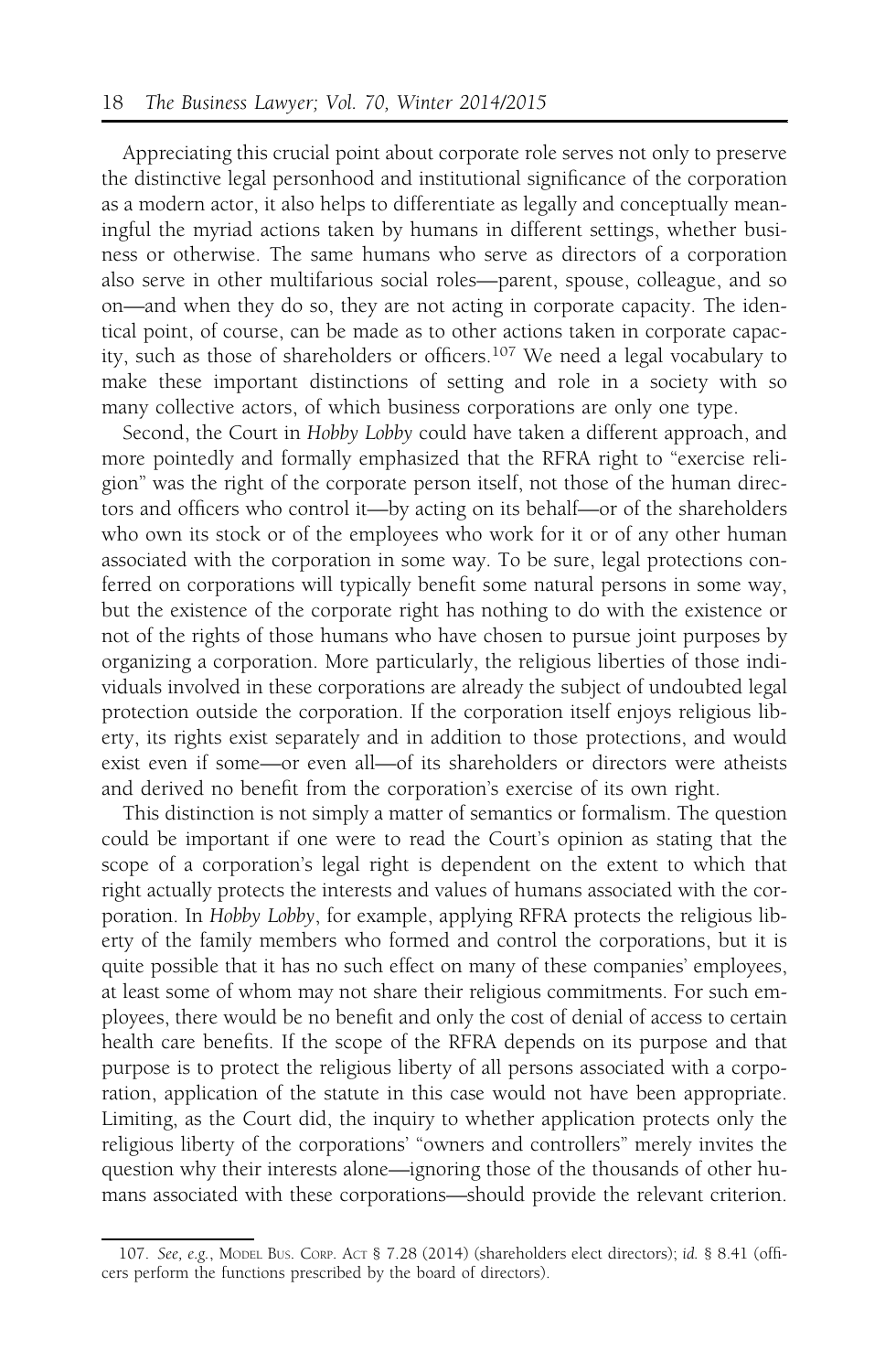Perhaps the Court at times seemingly equates the statutory rights of the corporations involved in the Hobby Lobby case with those of their "owners and controllers" because, as we noted above, the directors exercise control over the corporation and thus advance its chosen purposes. In exercising corporate control, directors may be motivated by religious commitment. Or perhaps the Court emphasizes shareholders because they first formed these entities in order to pursue religious as well as commercial objectives. Application of the statute certainly protects the interests of both overlapping groups of people, shareholders and directors. While that observation is true, it is beside the point if, as in Hobby Lobby, the distinctive rights of the corporations themselves are at stake. When humans choose to associate with each other by forming a corporation, they create a legal entity whose rights and duties are separate and distinct from their own. When directors or the corporation's agents act on its behalf, they act in their corporate capacity and not as individuals. The existence or not of these corporations' statutory rights has nothing to do with whether particular humans are benefited.

The idea of the corporation as a distinct rights-bearing entity—with rights that exist independently of those humans who are associated with it—might seem puzzling when the rights involve political speech or religious exercise, but it should not be. It is not any stranger than imagining a corporate person owning legal title to a building, filing a lawsuit in its name, or making a charitable donation. In each of these cases, if state law empowers the corporation to act, the corporation does so through the actions of its lawfully designated human representatives as carried out in accordance with the statutory governance structure. The key question therefore is whether the corporation possesses the power to act. This, of course, is a question for state corporate law, which long ago accorded broad powers to business corporations to do more than simply seek to maximize profits, as we explained in Part III.B.

Despite the potentially confusing emphasis on the rights of the humans who direct the corporations' affairs and own its stock, the Court's analysis sufficiently accomplishes its chosen goal of recognizing corporate separateness as furthering the true aim of granting protection to natural persons, even if its treatment of this slippery but crucial notion could have been significantly strengthened in the ways we indicate. And, although the Court does not fully explain how the interests of humans (and which ones) within a corporation are needed to support the conclusion that the corporation itself thereby is a rights-bearing person, there is little doubt that, as an alternative, it could have quite easily reached that conclusion without relying on that idea.

The Court ended its brief "person" analysis by noting that the federal Dictionary Act, which governed in the absence of RFRA's own definition, clearly included "corporation" within the meaning of that word.<sup>108</sup> Given as well that nonprofit corporations clearly have RFRA and free exercise rights,<sup>109</sup> a point the

<sup>108.</sup> Hobby Lobby, 134 S. Ct. at 2768.

<sup>109.</sup> Id.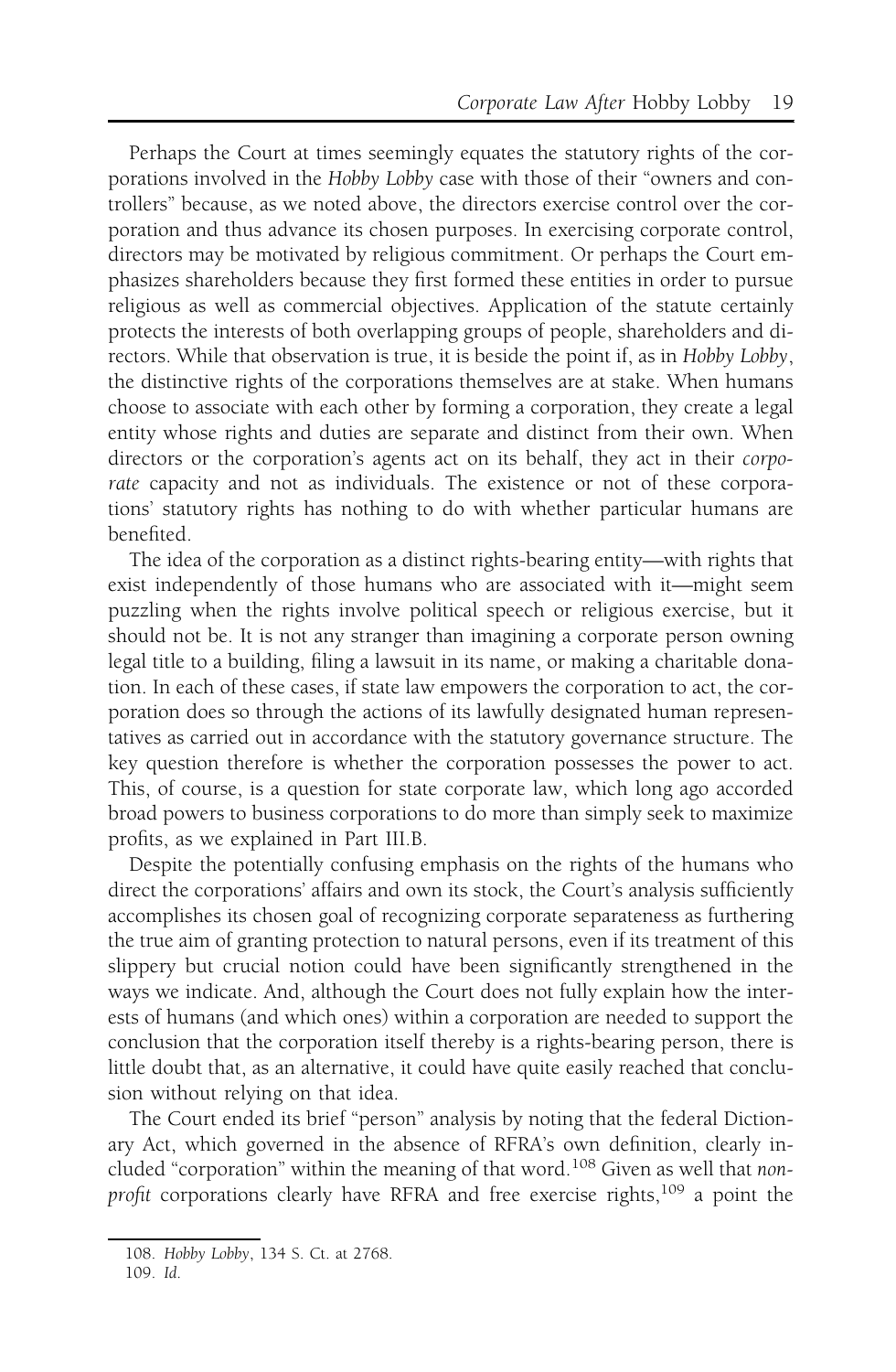government did not strenuously dispute, the Court saw no conceivable basis for including natural persons and non-profit corporations within the term "person" while excluding business corporations.<sup>110</sup> Overall, although it left much unexplained, the Court had little trouble concluding that business corporations were "persons" under RFRA. This of course was consistent with the long-held understanding of state corporate law.

#### B. CORPORATE RELIGIOUS EXERCISE

The chief argument made by HHS against the three companies was that they cannot "exercise religion" under RFRA. The nub of the argument, and one agreed with by several lower court judges, $^{111}$  was that RFRA does not protect business ("for-profit") corporations "because the purpose of such corporations is simply to make money."<sup>112</sup> According to this view, business corporations lack the power to exercise religion, not simply because religion can interfere with profit seeking but because religious exercise is unauthorized by state law without regard to whether it results in lower profits. That position, of course, does not merely preclude the exercise of religion; it precludes the pursuit of any and all other non-pecuniary goals as well.

The Court dispatched this argument in a few short paragraphs, addressing for the first time an issue that has sharply divided scholars for decades.<sup>113</sup> The Court began by stating correctly that the government's contention "flies in the face of modern corporate law."<sup>114</sup> Acknowledging that although "a" central objective of business corporations is to "make" money, $115$  the Court did not regard that as the only legally permissible goal. Instead, the Court noted that "modern corporate law does not require business corporations to pursue profit at the expense of everything else, and many do not do so."<sup>116</sup> The Court observed that many business corporations support charitable causes and pursue humanitarian and altruistic objectives.<sup>117</sup> Notably, the Court did not say that corporations may advance those objectives only as a means to maximize profits; nor did the Court say that doing so was in some way consistent with the overarching aim of making

115. Id.

117. Id. As Professor Brett McDonnell points out in his article on the Hobby Lobby decision, it is the board of directors that decides whether to make charitable contributions, just as the board decides most matters pertaining to a corporation's business and affairs. Brett McDonnell, The Liberal Case for Hobby Lobby (Minnesota Legal Studies Research Paper No. 1439, 2014), available at http://goo.gl/idyn82. This is important as a reminder that the key decision-making body for a corporation's "exercise of religion" is the board, not the shareholders.

<sup>110.</sup> Id. at 2769.

<sup>111.</sup> Id. at 2770 n.23 (citing cases).

<sup>112.</sup> Id. at 2771.

<sup>113.</sup> See supra Part III.B.

<sup>114.</sup> Hobby Lobby, 134 S. Ct. at 2770. The Court cited as authority two corporate law treatises that, in turn, simply cited state general incorporation laws. Id. at 2771.

<sup>116.</sup> Id. The Court here is disagreeing with the view set forth in a forthcoming article by Chief Justice Leo Strine that people do not invest in corporations to express moral values. Strine & Walker, supra note 68, at 21. That goal was at the heart of the three companies' purposes in the Hobby Lobby cases.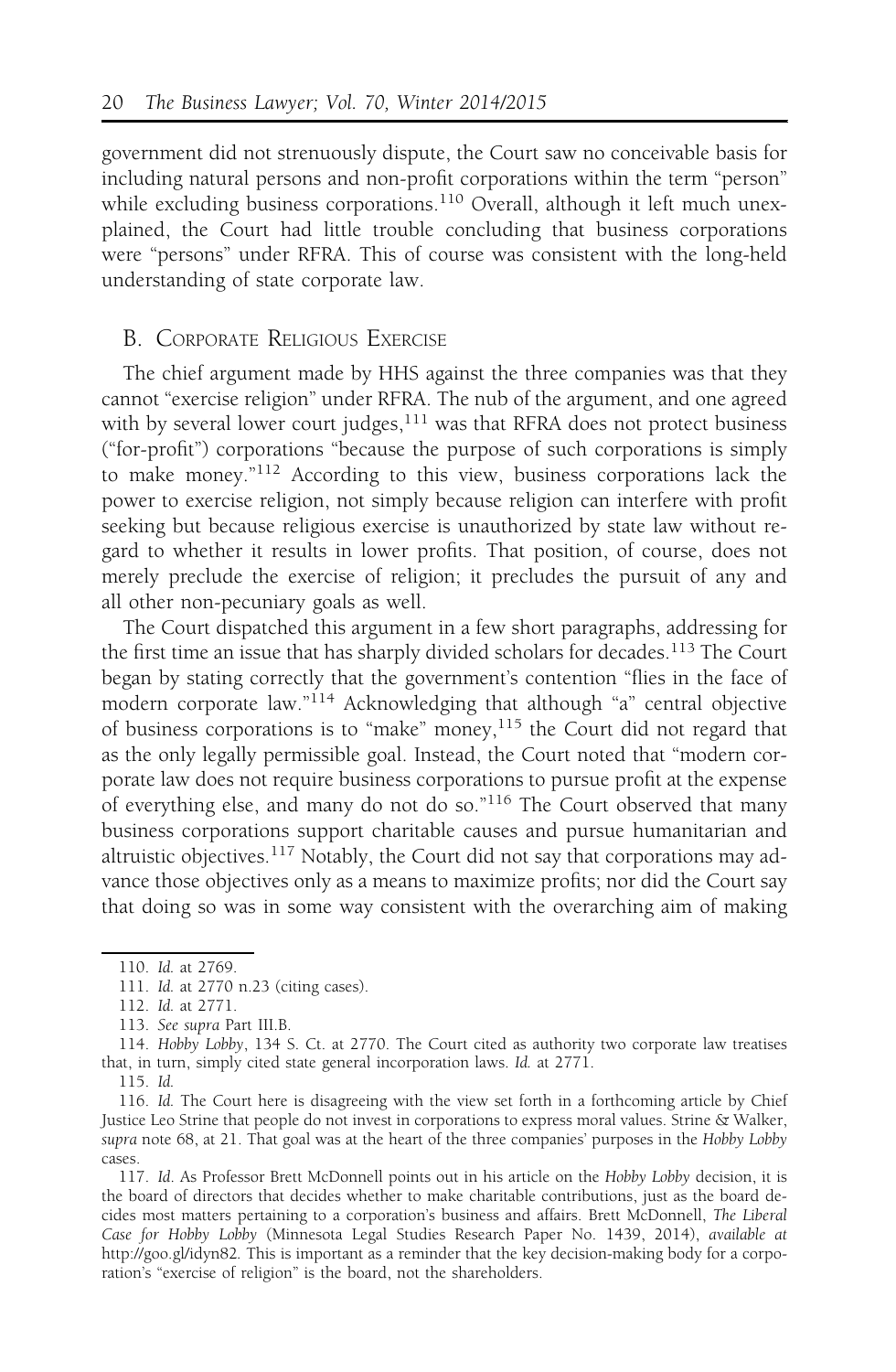profits.<sup>118</sup> The language was far stronger. When the pursuit of profits comes "at the expense of everything else,"<sup>119</sup> the corporation may forgo profits. If, then, business corporations can lawfully pursue such worthy non-monetary objectives as those cited, the Court reasoned, there is no reason they do not have the legal power to further religious objectives as well.<sup>120</sup> Here too, the Court did not attempt to rationalize the religious aspect of the three companies as somehow consistent with profit maximization because the record clearly indicated that it was not.<sup>121</sup>

In addition, the Court recognized that many business corporations are not organized "in order to maximize profit."<sup>122</sup> Many companies regard that form of organization as beneficial for other reasons, the Court pointed out, such as the freedom to lobby or campaign for political candidates.<sup>123</sup> Here, the Court is clearly rejecting as overly simplistic the supposed stark and binary nature of corporations, to the effect that one type, non-profits, cannot and do not distribute any profits they may generate, while the other type, so-called "for-profits," must and do singularly seek to maximize profits for the benefit of their shareholders. Instead, the Court recognized that companies fall along a spectrum,  $124$  with some maximizing profits, others coupling the pursuit of profits with other non-monetary objectives, and yet others (non-profits) not distributing profits to owners/members at all.<sup>125</sup>

As to the source of its views on corporate purpose, the Court, as it has done before in describing the attributes of corporateness,<sup>126</sup> turned to state law.<sup>127</sup> The Court cited to the same provisions in Oklahoma's and Pennsylvania's general incorporation laws as the treatises it had earlier cited do more generally.<sup>128</sup> Here again, however, the Court's treatment of this critical issue was extremely sparse, and there was stronger authority available than it recognized. For example, section 102 of the Pennsylvania corporate statute pointedly states that "a" (not "the") purpose of a for-profit corporation can be to "pursue" (not "maximize") profits and that profit may be an "incidental" (not the "sole" or even "primary")

<sup>118.</sup> We thus disagree with Professor J. Robert Brown's interpretation of this point. See J. Robert Brown Jr., Corporate Governance, Profit Maximization and Hobby Lobby (Part 1), RACETOTHEBOTTOM.ORG ( July 10, 2014, 6:00 AM), http://goo.gl/HO1Lal; J. Robert Brown Jr., Corporate Governance, Profit Maximization and Hobby Lobby (Part 2), RACETOTHEBOTTOM.ORG ( July 11, 2014, 6:00 AM), http:// goo.gl/KjG7hp.

<sup>119.</sup> Hobby Lobby, 134 S. Ct. at 2771.

<sup>120.</sup> Id.

<sup>121.</sup> See supra note 48.

<sup>122.</sup> Hobby Lobby, 134 S. Ct. at 2771.

<sup>123.</sup> Id.

<sup>124.</sup> For a description of this "spectrum" or continuum idea, see Lyman Johnson, Pluralism in Corporate Form: Corporate Law and Benefit Corporations, 25 REGENT L. REV. 269, 280 (2013).

<sup>125.</sup> Hobby Lobby, 124 S. Ct. at 2771.

<sup>126.</sup> See CTS Corp. v. Dynamics Corp. of Am., 481 U.S. 69, 91 (1987) ("[T]he corporation . . . owes its existence and attributes to state law."); Burks v. Lasker, 441 U.S. 471, 478 (1979).

<sup>127.</sup> The Court stated: "[T]he objectives that may properly be pursued by the companies in these cases are governed by the laws of the states in which they are incorporated." Hobby Lobby, 124 S. Ct. at 2771.

<sup>128.</sup> Id.; see supra note 114.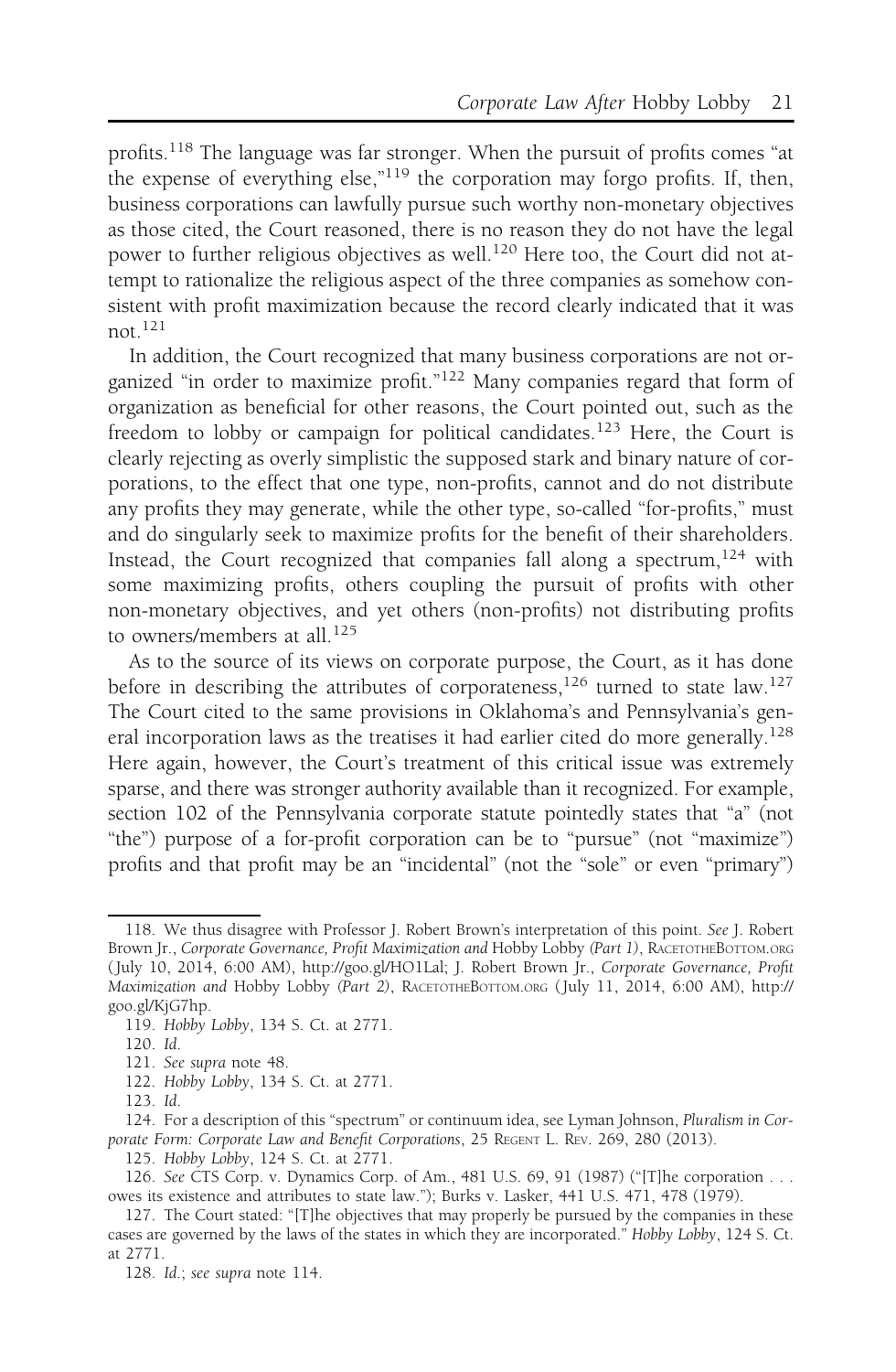purpose of a "for-profit" corporation.<sup>129</sup> Pennsylvania thus explicitly authorizes business corporations to have mixed purposes, only one of which need be to "pursue" profit, and even that may be an "incidental" purpose.<sup>130</sup>

However frustratingly terse, the upshot of the Court's assessment of state corporate law is to free the three companies—and others—from some imagined state law mandate to maximize profits at the expense of other activities or values. Being legally free to do more than simply pursue profits, the Court concluded that they necessarily were legally free to "exercise religion." Consequently, the Court held, business companies could invoke RFRA's protection of their right to exercise religion against the contraceptive mandate of the ACA.<sup>131</sup> But in reaching that conclusion, grounded as it is on the Court's understanding of state corporate law, the opinion extends far beyond the religious context of the Hobby Lobby case itself. The Court's view of corporate law's permissive ambit means that such avowed goals as social justice, environmental concerns, and employee welfare, as well as various charitable, humanitarian, and other socially responsible pursuits, emerge as legally possible for business corporations; and these are valid ends in themselves, not merely means toward the goal of profits. The Court thus effectively addressed a core trait of the business corporation's legal ontology, not just by saying what it is—a "person"—but also by expansively interpreting what it can do—i.e., pursue a host of objectives besides just making money.

This portion of the Hobby Lobby opinion is a landmark in corporate law. Never before had the highest court in the land spoken to an issue that goes to the very foundation of corporate law, namely, corporate purpose. Understandably, thoughtful people have differing views on the normative question of what purpose(s) a business corporation should pursue.<sup>132</sup> But the longstanding debate about corporate purpose goes even to the descriptive question of what the law really is on this point.<sup>133</sup> Sparse, highly ambiguous authority on this baseline issue has served only to fuel—and prolong—the disagreement.<sup>134</sup> Critically, moreover, unless corporations are legally free to pursue non-pecuniary objectives as ends in themselves, any talk of "corporate social responsibility" is of no moment because various supposedly laudable pursuits could not be advanced anyway. They would be ultra vires. Only with legal freedom is corporate social responsibility even possible, just as such freedom was essential to the conclusion in Hobby Lobby that business corporations can exercise religion.

The majority opinion in Hobby Lobby thus took a decidedly pluralistic view of corporate purpose<sup>135</sup> and renounced the widely (though not universally) held

<sup>129. 15</sup> PA. CONS. STAT. ANN. § 102 (West, Westlaw through 2014 Reg. Sess. Acts 1 to 131). 130. Id.

<sup>131.</sup> Hobby Lobby, 134 S. Ct. at 2751, 2785. For thoughts about how courts should determine whether corporations are exercising religion, see McDonnell, supra note 117.

<sup>132.</sup> See supra Part III.B.

<sup>133.</sup> See supra Part III.B.

<sup>134.</sup> See supra Part III.B.

<sup>135.</sup> See Johnson, supra note 124, at 279−81 (describing corporate pluralism).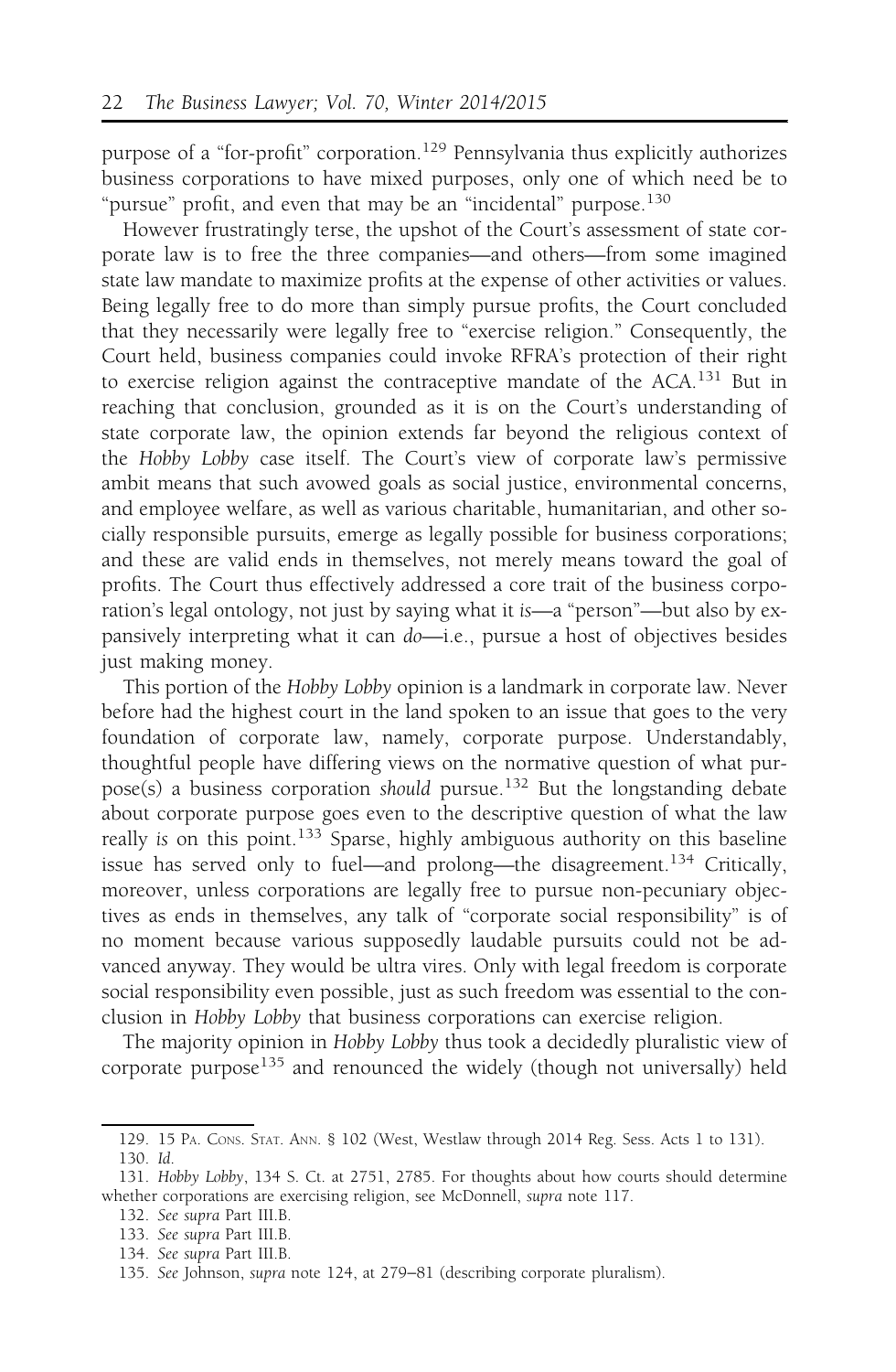view that maximization of profits is legally mandated as the sole corporate purpose.<sup>136</sup> Business corporations are not required to maximize profits and they violate no state law mandate when, as is frequently the case, they engage in activities that sacrifice profits for other values. Those activities can include "exercising religion," as well as voluntarily going beyond the law's requirements to promote environmental sustainability or the well-being of employees, even where that means reduced profits. So, when the organizers of Hobby Lobby and the other corporations involved in this case chose to temper their commercial ambitions with religious commitments at the time of incorporation, they acted lawfully under state law.

This conclusion was, of course, crucial to the Court's ruling in Hobby Lobby that corporations can exercise religion under RFRA, a federal law. But this view of corporate purpose was rooted in the Court's larger understanding of state corporate law, and thus the opinion has potentially far-reaching consequences for corporate law and corporate activity that extend beyond the issue of religious liberty. In Part V, we address these possible consequences while also taking up some lingering uncertainties as to the full reach of the Hobby Lobby decision for corporate law.

#### V. THE CORPORATE LAW AFTERMATH OF HOBBY LOBBY

Justice Ginsburg began her dissent in Hobby Lobby by characterizing the majority's decision as one "of startling breadth."<sup>137</sup> Justice Kennedy's brief concurrence disputed that description, stating the "opinion does not have the breadth and sweep ascribed to it by the respectful and powerful dissent."<sup>138</sup> In this Part, we explore the reach of the majority opinion, but do so specifically with respect to its implications for corporate law. We take up several dimensions of this issue, emphasizing areas where the decision made a genuine breakthrough but also where some questions remain and where disagreement already is emerging.<sup>139</sup>

A. HOBBY LOBBY'S IMPACT ON STATE CORPORATE LAW

In addressing the application of RFRA to a business corporation, Hobby Lobby addressed an issue of federal law. But to do so it necessarily addressed a state law

<sup>136.</sup> See, e.g., supra note 15.

<sup>137.</sup> Burwell v. Hobby Lobby Stores, Inc., 134 S. Ct. 2751, 2787 (2014) (Ginsburg, J., dissenting).

<sup>138.</sup> Id. at 2785 (Kennedy, J., concurring).

<sup>139.</sup> See, e.g., Haskell Murray, Lyman Johnson—Hobby Lobby, a Landmark Corporate Law Decision, BUS. L. PROF BLOG ( July 2, 2014), http://goo.gl/7BAmgz (offering Professor Johnson's interpretation of the Court's Hobby Lobby ruling); Stephen Bainbridge, Does Hobby Lobby Sound a Death Knell for Dodge v. Ford Motor Co.?, PROFESSORBAINBRIDGE.COM ( July 3, 2014, 2:35 PM), http://goo.gl/g7e34g (offering Professor Bainbridge's response to Professor Johnson's interpretation of Hobby Lobby); Alan Meese, Hobby Lobby and Corporate Social Responsibility, BISHOP MADISON ( July 5, 2014, 12:58 AM), http://goo.gl/hTFwsU (discussing the academic commentary in response to Hobby Lobby); J. Robert Brown Jr., Corporate Governance, Profit Maximization and Hobby Lobby (Part 2), THERACE-TOTHEBOTTOM.ORG ( July 11, 2014, 6:00 AM), http://goo.gl/KjG7hp (discussing the Court's analysis in Hobby Lobby and arguing that the decision does not provide any "meaningful guidance" on corporate purpose).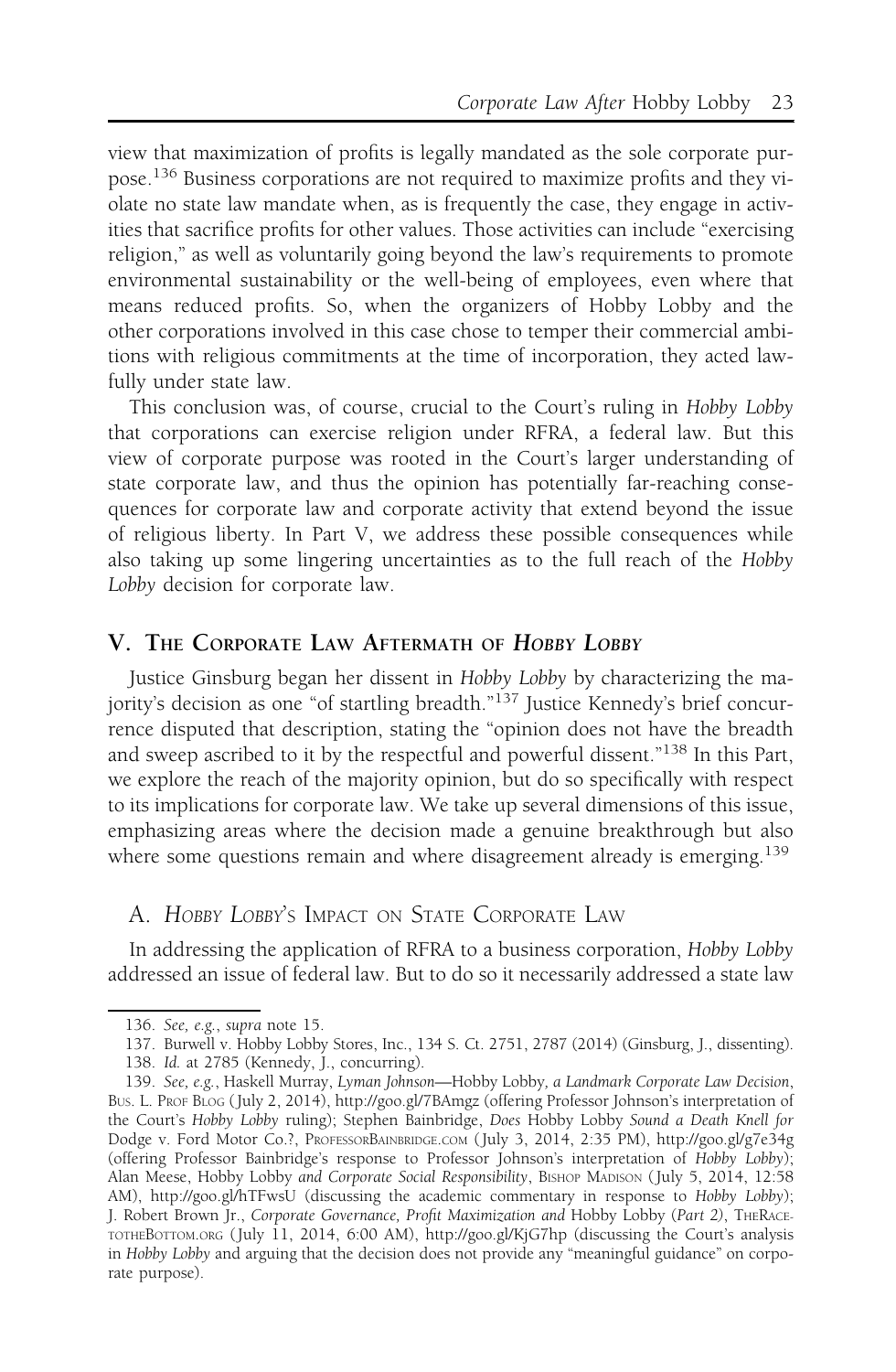question, the issue of corporate purpose, as the Court itself noted.<sup>140</sup> There is, of course, neither a federal general incorporation statute nor a federal common law of corporations. Instead, outside the area of constitutional rights, $141$  the Supreme Court routinely looks to state law as the source of rules specifying corporate attributes, $142$  just as it did in Hobby Lobby. In doing so, it seeks to ascertain that law solely from state law sources, here, Oklahoma and Pennsylvania statutory and decisional law and also general principles of corporate law common to all state statutes. In Hobby Lobby, the Supreme Court did not describe state law as unsettled or uncertain on the issue of corporate purpose; instead, it had no difficulty concluding that state corporate law simply does not require profit maximization.<sup>143</sup> In doing so, the Court cited not only Oklahoma and Pennsylvania statutes containing language similar to that in every corporate statute, it cited two corporate law treatises that referred more generally to those types of statutes.<sup>144</sup> The Court's reasoning on the issue would thus seem to extend to all corporations in all states.

But the Court's views on corporate purpose would not be binding in the context of a state law dispute on the issue of permitted (or mandated) corporate purpose, if the state's highest court had decided otherwise or the state legislature had amended the corporate statute.<sup>145</sup> Thus, if a reprise of the eBay litigation<sup>146</sup> should appear, where the corporate purpose issue was quite briefly and inadequately addressed,<sup>147</sup> the Delaware Court of Chancery would presumably treat the Hobby Lobby opinion as highly persuasive, but the Delaware Supreme Court would not be bound to follow Hobby Lobby's reading of the breadth of corporate purpose.

At the same time, given that the Chancery Court in eBay, <sup>148</sup> like the Michigan Supreme Court in its 1919 decision of Dodge v. Ford Motor Co., <sup>149</sup> cited no legal authority for its views on corporate purpose,<sup>150</sup> an opinion of the United States

<sup>140.</sup> Hobby Lobby, 134 S. Ct. at 2775 (majority opinion).

<sup>141.</sup> See, e.g., Citizens United v. Fed. Election Comm'n, 130 S. Ct. 876 (2010) (corporations have First Amendment free speech rights).

<sup>142.</sup> See supra notes 126−27 and accompanying text.

<sup>143.</sup> Hobby Lobby, 134 S. Ct. at 2771.

<sup>144.</sup> Id.

<sup>145.</sup> See Johnson v. Frankell, 520 U.S. 911, 916 (1997) (noting that "the interpretation of the Idaho statute by the Idaho Supreme Court would be binding on federal courts"). We note, however, that besides the support of the State of Oklahoma, the Attorneys General of twenty other states supported Hobby Lobby and took a broad view of corporate purpose in their amicus brief. Brief for States of Michigan, Ohio and 18 Other States as Amici Curiae Supporting Respondents at 17–25, Burwell v. Hobby Lobby Stores, Inc., 134 S. Ct. 2751 (2014) (Nos. 13-354, 13-356). Among the two co-authors of that brief was the Attorney General of Michigan. That brief rather conspicuously did not cite the Michigan Supreme Court decision of Dodge v. Ford Motor Co., 170 N.W. 668 (Mich. 1919), one of the rare opinions addressing corporate purpose, however briefly. See supra Part III.B (discussing Dodge and its impact on corporate purpose).

<sup>146.</sup> See eBay Domestic Holdings, Inc. v. Newmark, 16 A.3d 1 (Del. Ch. 2010).

<sup>147.</sup> See supra Part III.B.

<sup>148.</sup> eBay Domestic Holdings, Inc., 16 A.3d at 35.

<sup>149. 170</sup> N.W. at 684 (distinguishing the case presented from cases cited by counsel); see also Brief for States of Michigan, Ohio and 18 Other States as Amici Curiae Supporting Respondents, supra note 145, at 3 (arguing that corporations do not need to maximize profits).

<sup>150.</sup> See Johnson, supra note 124, at 274–75.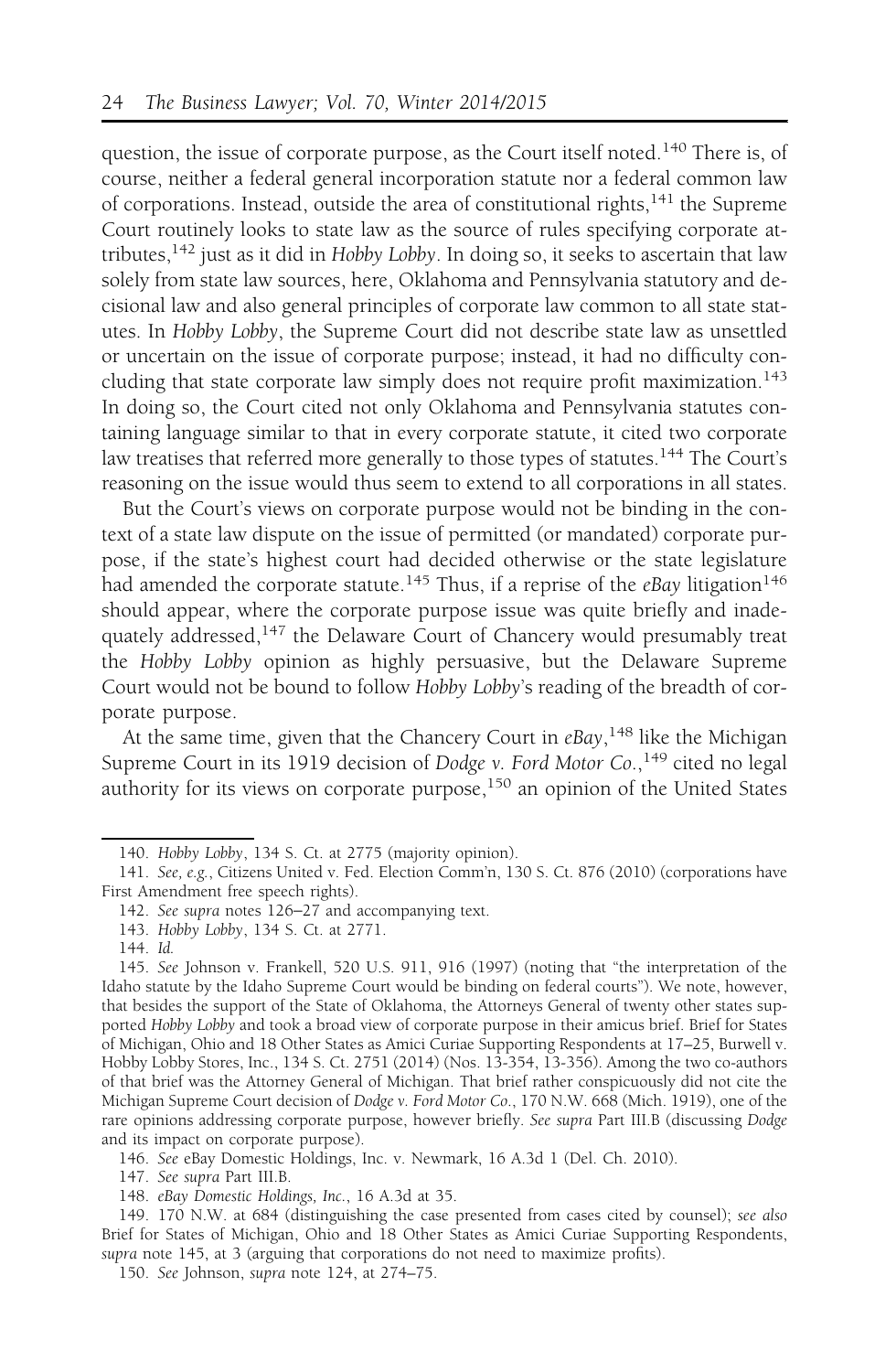Supreme Court, speaking with the force noted in Part IV above, will be impossible to ignore—and exceedingly difficult to disagree with.<sup>151</sup> This is especially the case given that in order to reach the conclusion that business corporations can "exercise religion" under RFRA, the Court necessarily had to first rule that state corporate law permitted corporations to pursue that objective because it eschews categorical profit maximization. A state supreme court might disagree with that ruling, but a ruling of the United States Supreme Court it is, and given the paucity of counter authority, it carries highly persuasive, if not authoritative, weight unless and until displaced by a state's highest court or legislative action. Moreover, state law silence in the face of Hobby Lobby, or failure of a state to disagree with it, means the opinion will retain its persuasive force. And in the highly unlikely event a state were to somehow act to mandate profit maximization, companies could easily reincorporate elsewhere, perhaps in Oklahoma or Pennsylvania, to the fiscal disadvantage of the former state of incorporation. In the competitive corporate chartering world, of course, states do not typically act to drive businesses away.

Finally, the Hobby Lobby opinion serves to vindicate and validate the common business practice of choosing not to maximize profits. As the Court remarked, "it is not at all uncommon for . . . corporations to further humanitarian and other objectives."<sup>152</sup> This judicial endorsement likely will further legitimate corporate goals other than profit maximization. Much of what is done in the corporate arena today is not the product of mandatory legal rules, but a confluence of business lore, ingrained practices, market forces, professional education, and other non-legal influences, as noted in Part III. These factors are fluid, and the Hobby Lobby opinion both reflects and can facilitate the ongoing shift in the norms of corporate purpose to align with broad societal expectations of corporate behavior. Movement away from pure profit seeking, moreover, is by no means limited to advancing religious objectives but can include an array of goals thought by corporate decision makers to be "socially responsible" for purely secular reasons. Voluntary action in this regard can be an efficient, positive, and non-statist influence on corporate conduct, but it depends on first appreciating a corporation's broad legal freedom to so act, which the Hobby Lobby opinion legitimates.

#### B. CLOSELY HELD ONLY OR ALL CORPORATIONS?

All three corporations in Hobby Lobby were closely held, family-controlled companies. Is the Court's ruling limited to those types of corporations, or does it apply to all corporations, including those that are publicly held? If the

<sup>151.</sup> In a forthcoming article co-authored by Chief Justice Leo Strine, for example, the authors agree that Hobby Lobby explicitly holds that "profit is not the sole end of corporate governance." Strine & Walker, supra note 68, at 13 n.13. Delaware has taken notice of Hobby Lobby.

<sup>152.</sup> Burwell v. Hobby Lobby Stores, Inc., 134 S. Ct. 2751, 2771 (2014). The Court, in speaking of pursuing profit at the expense of everything else, noted too that "many [corporations] do not do so." Id.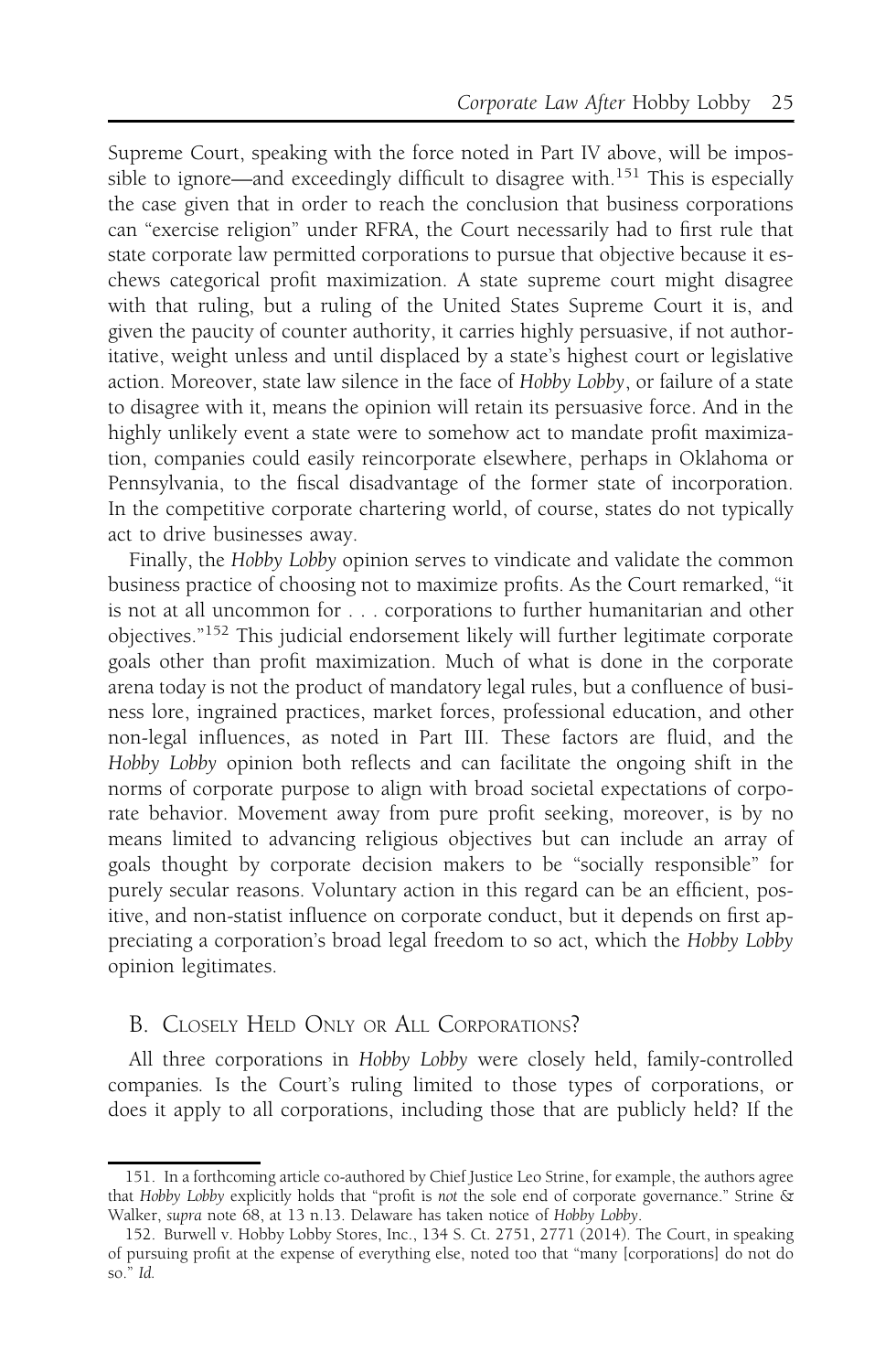former, what exactly is a "closely held" corporation? To be sure, Justice Alito emphasized the closely held nature of the companies throughout the opinion, and he stated expressly that the case did "not involve publicly traded corporations" and "we have no occasion in these cases to consider RFRA's applicability to such companies."<sup>153</sup>

Still, nothing in the majority's reasoning limits the type of companies to which it applies. Justice Alito himself said only that it was "unlikely" that public companies would assert RFRA claims, due to "numerous practical restraints."<sup>154</sup> The involvement of institutional investors in public corporations made it "improbable" that religious beliefs would be drawn on to run such a company, Alito observed.<sup>155</sup> Moreover, it is important to distinguish the federal RFRA "exercise of religion" aspect of the case—where, practically speaking, public companies likely will not so act—from the state law issue of freedom to do so because state law does not mandate profit maximization. State law legally permits all corporations to exercise religion, but whether a particular corporation does so is up to its organizers and its board of directors. That key point pertains to all corporations.

The corporate treatises and corporate statutes cited by Justice Alito on freedom to act in a non-profit-maximizing manner are not limited in application to closely held corporations.<sup>156</sup> This is necessarily the case because there is, in state corporate law, no basis for contending that the general incorporation statute—and judicial interpretations of it—do not apply categorically to all companies, except where the statute itself provides otherwise.157 There is thus no principled basis for construing the Court's views on profit maximization as limited to closely held corporations as a matter of law. In ruling that a closely held corporation need not maximize profits, the Court looked to state law sources equally applicable to public companies.

#### C. SHAREHOLDER UNANIMITY?

On the facts of the Hobby Lobby case, all of the stockholders, directors, and officers of the three corporations supported the religious thrust of the business operations.<sup>158</sup> One commentator quickly seized on two brief phrases in the majority opinion to suggest that such internal unanimity might be essential to the Court's endorsement of a corporation's non-profit-maximizing purpose.<sup>159</sup> We disagree.

158. See supra notes 37–54 and accompanying text.

<sup>153.</sup> Id. at 2774.

<sup>154.</sup> Id.

<sup>155.</sup> Id.

<sup>156.</sup> Id. at 2771, 2775.

<sup>157.</sup> See, e.g., MODEL BUS. CORP. ACT § 8.01 (2014) (referring to § 7.32).

<sup>159.</sup> Meese, supra note 139. Professor Bainbridge's first Hobby Lobby blog post on this point is more equivocal. Bainbridge, supra note 139. He cites authority that discusses the prerogatives of the holders of a "majority" of stock, and then mentions only "a consensus." Id.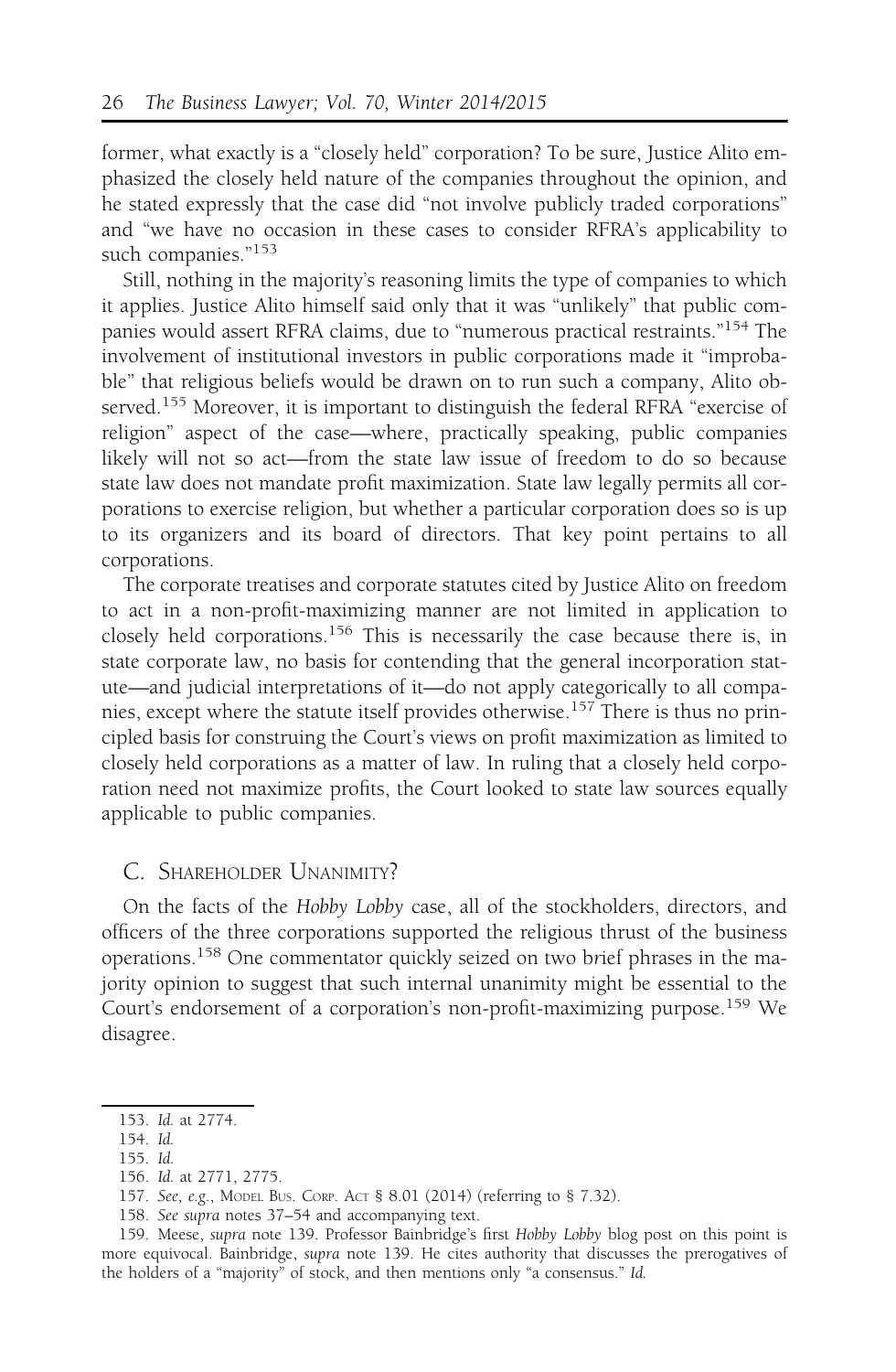The Court stated that business corporations, "with ownership approval, support a wide variety of charitable causes."<sup>160</sup> And the Court also said, "[s]o long as its owners agree," a corporation may deviate from profit maximization.<sup>161</sup> One might be tempted to construe the words "with ownership approval" and "so long as owners agree" as implying that all must so agree.<sup>162</sup> But that simply is not what those passages say or mean. Nowhere does the Court use the words "all" or "unanimous" or anything like them. Justice Alito, in this portion of the opinion, is not addressing the nuances of the voting rules for shareholders under state corporate law, which, in any event, are governed by stronger or weaker versions of a majoritarian principle, not rules of unanimity.<sup>163</sup> He is simply saying that, by whatever process the requisite level of "ownership approval" is obtained, corporations ultimately take actions consistent with how the "owners agree."

Moreover, in responding to Justice Ginsburg's dissent, Justice Alito explicitly takes up the question of "disputes among the owners of corporations."<sup>164</sup> He acknowledges that "the owners of a company might well have a dispute relating to religion."<sup>165</sup> If so, then necessarily all shareholders do not agree on business policy and unanimity is lacking. But that does not mean that, lacking unanimous agreement, the business must seek to maximize profits. It means precisely what Justice Alito then notes: "State corporate law provides a ready means for resolving any conflicts by, for example, dictating how a corporation can establish its governing structure. . . . Courts will turn to that structure and the underlying state law in resolving disputes."<sup>166</sup> And as noted,<sup>167</sup> the default voting rule in corporate governance is a lower threshold than unanimity. The treatise to which Alito cites at this point in his opinion refers, quite conventionally, to "simple majority vote."168

Further, on questions of business policy, including strategic and operational decisions that sacrifice profits for other considerations, shareholders ordinarily

<sup>160.</sup> Hobby Lobby, 134 S. Ct. at 2771. As noted at supra note 97, we think reference to shareholders as "owners" of the corporation is legally incorrect and potentially misleading and, in any event, unnecessary.

<sup>161.</sup> Id.

<sup>162.</sup> Meese, supra note 139, at 3. Professor Meese cites to an earlier article he co-authored in which the unanimity position was advocated. Alan J. Meese & Nathan B. Oman, Corporate Law and the Theory of the Firm: Why For-Profit Corporations Are RFRA Persons, 127 HARV. L. REV. FORUM 273, 284–85 (2014). The cited article preceded the Supreme Court's opinion in Hobby Lobby. In a later, post-Hobby Lobby blog post, replying to a post by Lyman Johnson, A "Missing Person"—the "Corporation," CONGLOMERATE ( July 17, 2014), http://goo.gl/J8CCXn, Professor Meese clarified that unanimity by shareholders was sufficient but not necessary. Alan Meese, Hobby Lobby, Shareholder Primacy and Profit Maximization, CONGLOMERATE ( July 17, 2014), http://goo.gl/D9fySk.

<sup>163.</sup> See, e.g., MODEL BUS. CORP. ACT § 7.25(c) (2014).

<sup>164.</sup> Hobby Lobby, 134 S. Ct. at 2774.

<sup>165.</sup> Id. at 2775. He cites as an example some stockholders wishing to remain open on the Sabbath to make more money while other stockholders might want to close for religious reasons. Id.

<sup>166.</sup> Id.

<sup>167.</sup> See supra note 162.

<sup>168.</sup> COX & HAZEN, supra note 82, § 14.11.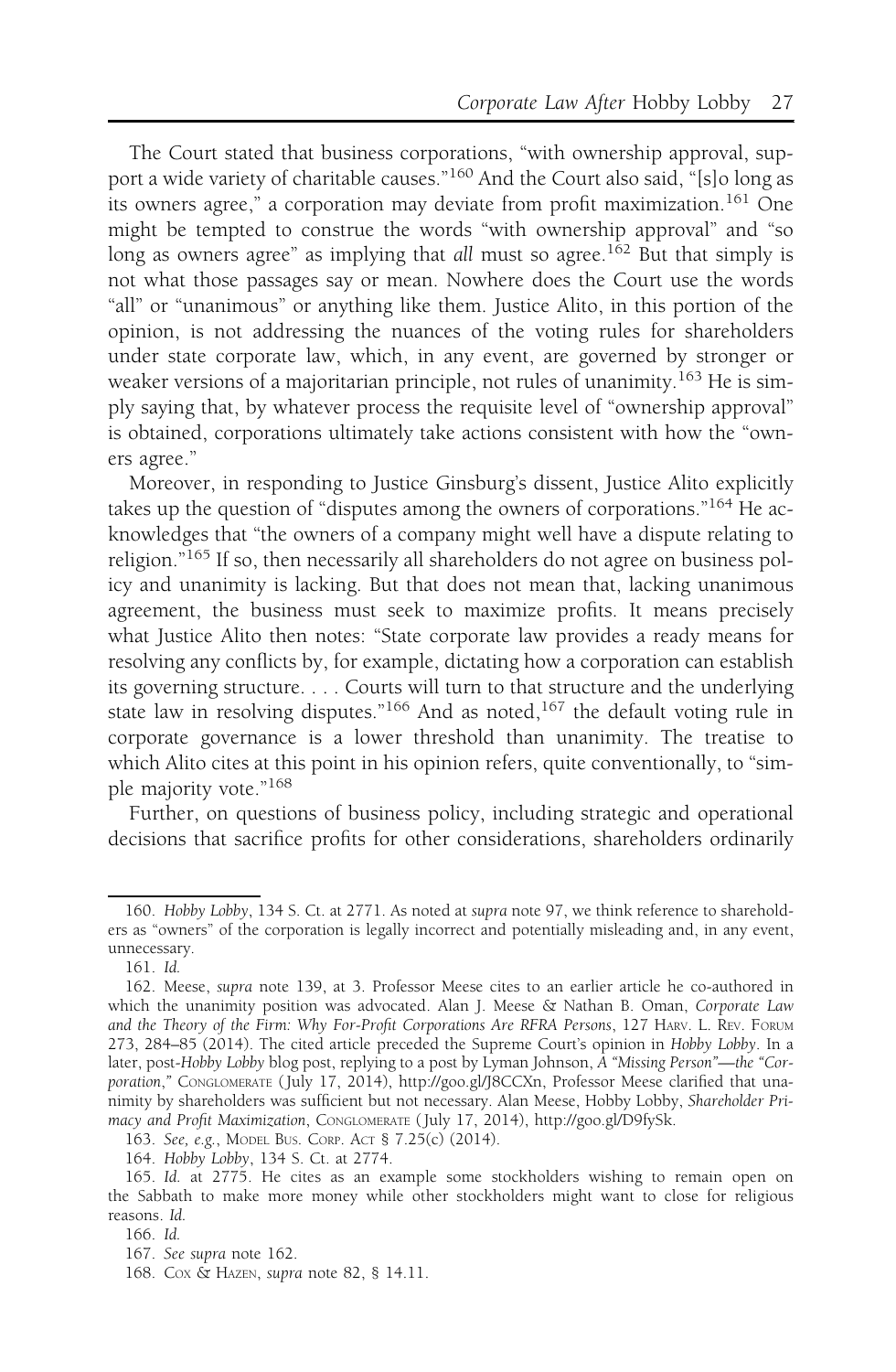have no voting rights at all. It is for the board of directors to decide such questions,<sup>169</sup> and even in the boardroom unanimity is not required. If the shareholders disagree with a board-level decision, their primary recourse will be the annual election of directors, where collective action costs and rational apathy severely limit the efficacy of voting rights in public companies. While it is true that in closely held corporations controlling shareholders exercise broad decision-making influence, as a legal matter they act in their capacity as directors, not as shareholders, and here too unanimity is not required absent an unusual charter or bylaw provision.

In short, by acting appropriately through the legally mandated corporate governance structure, shareholders and directors can chart business policy. One aspect of this is deciding how, if at all, religious or other philosophical or social policy beliefs will play a role in shaping that strategy. As the key decision-makers address that question, the usual default governance and majoritarian voting rules will apply, not a highly unusual unanimity rule that would obtain only if specifically agreed ex ante. The decision to engage in—or refrain from non-maximizing of profits behavior of all sorts will thus be decided in the customary way under standard corporate law rules.

#### D. A PROFIT-MAXIMIZATION DEFAULT RULE?

As we traced in Part III, there is a long and ongoing controversy about corporate purpose in the United States. Corporate law itself offers scant authority and is best characterized, we believe, as agnostic and broadly permissive on corporate purpose. Thus, although it is likely safe to describe profit-maximizing behavior as a "norm" or "common practice" in the corporate realm—and setting aside the somewhat unusual Revlon setting in Delaware<sup>170</sup>—it is not correct to describe it as a binding legal "rule." The norm, moreover, is likely far stronger in the public corporation setting than in the close corporation context. The profit maximization norm, whatever the prescriptive case for it, is, descriptively, a product of deep-seated business lore and practices, market pressures, and professional education, not law. Those who contend otherwise have little to support their position on such a first-order issue.

While rejecting the notion of a mandatory profit-maximization rule, the Hobby Lobby case also implicitly holds that there is no default rule to that effect either. Tellingly, the Court spoke to the question of corporate purpose without reliance on or reference to any modification of or "contracting around" some supposed background maximization rule. The Hobby Lobby Stores company had a statement of corporate purpose,<sup>171</sup> and Conestoga Wood Specialties had a Vision and Values Statement,<sup>172</sup> but neither company addressed these issues in their articles of incorporation. Also, the authority to which the Court in Hobby Lobby cited on

<sup>169.</sup> See, e.g., DEL. CODE ANN. tit. 8, § 141(a) (2011).

<sup>170.</sup> Revlon, Inc. v. MacAndrews & Forbes Holdings, Inc., 506 A.2d 173 (Del. 1986).

<sup>171.</sup> See supra note 44.

<sup>172.</sup> See supra note 52 and accompanying text.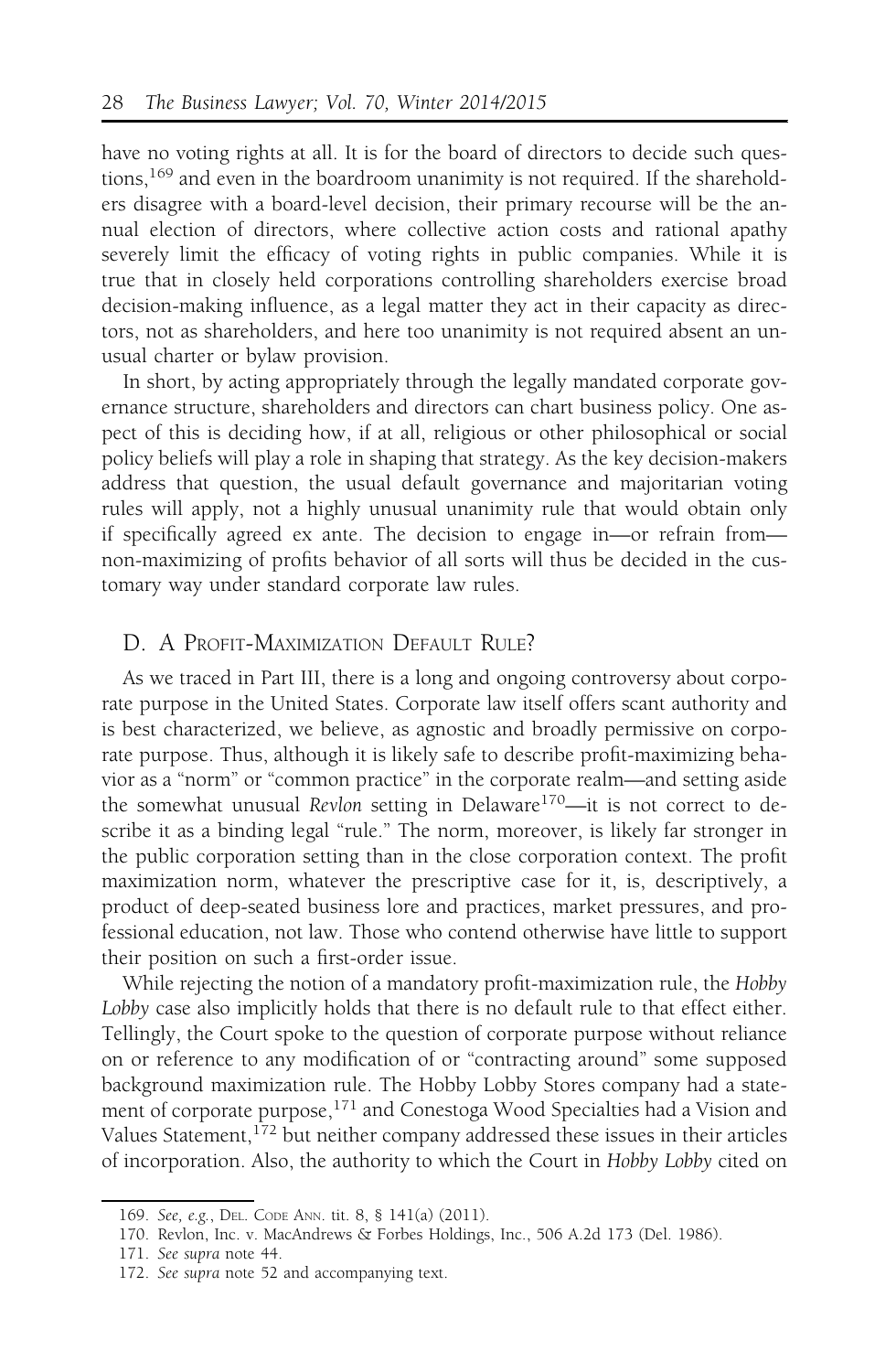the corporate purpose question<sup>173</sup>—scant, as noted<sup>174</sup>—were references to generally applicable provisions of state corporation statutes, not to contractually agreed departures from those provisions.

For several additional reasons we believe the Hobby Lobby decision will have a positive influence on discussions about corporate purpose, and the question of the presence or absence of a default rule on that subject under current corporate law. First, as observed already, the Court's opinion validates both the business and legal legitimacy of a non-profit-maximizing approach to business, in the religious context but also beyond it. This could actually encourage express provisions to this effect. Such an authoritative sanctioning of a non-pecuniary objective in the corporate sector can itself play a role in softening the strong corporate norm of profit maximization, if not altogether shifting it. Second, given the high visibility of Hobby Lobby, business participants and their counsel likely will, if this is deemed important, attend more deliberately to the issue of corporate objective(s) in the corporation's organizational and governing instruments and in the disclosures made to prospective investors about corporate objectives. If so, the default rule (whatever it is) becomes irrelevant anyway.

Third, for those who think there currently is a default rule on profit maximization in corporate law, the Hobby Lobby decision may prompt new thinking as to whether there should be a single default rule for all corporations. Given that surveys continue to reveal the important role of religious (and other non-commercial) beliefs in American life, $175$  and given the far more extensive participation of shareholders in all aspects of a close corporation than in the affairs of a public corporation, perhaps it is sensible to presume a greater harmony between personal belief and business goals in close corporations than in the public corporation, where a sharper focus on return on investment may be more prevalent. The dramatic rise in adoption of benefit corporation statutes,<sup>176</sup> adverted to in the Court's opinion,<sup>177</sup> shows the law's responsiveness to a perceived desire to combine the pursuit of profits with other social goals in business. The Hobby Lobby case highlights this not uncommon congruence of personal conviction and business practice in the close corporation. Unless state law is to require participants in close corporations to use a benefit corporation to pursue non-commercial purposes along with profits, the wisdom of a default rule of profit maximization in the general corporation statute should be rethought for close corporations.

Both as a behavioral and theoretical matter, one has to wonder whether, if natural persons are not generally presumed in our legal system to be single-minded money maximizers in all facets of their daily lives, why in corporate law they

<sup>173.</sup> Burwell v. Hobby Lobby Stores, Inc., 134 S. Ct. 2751, 2771 (2014).

<sup>174.</sup> See supra Part IV.

<sup>175.</sup> See, e.g., PEW FORUM ON RELIGION & PUB. LIFE, U.S. RELIGIOUS LANDSCAPE SURVEY (2008), available at www.religions-pewforum.org/reports (describing religious affiliation and beliefs in the United States).

<sup>176.</sup> More than one-half of all states now authorize the formation of benefit corporations. See State by State Legislative Status, BENEFIT CORP. INFO. CTR., http://www.benefitcorp.net/state-by-statelegislative-status (last visited Oct. 10, 2014).

<sup>177.</sup> Hobby Lobby, 134 S. Ct. at 2771 n.25.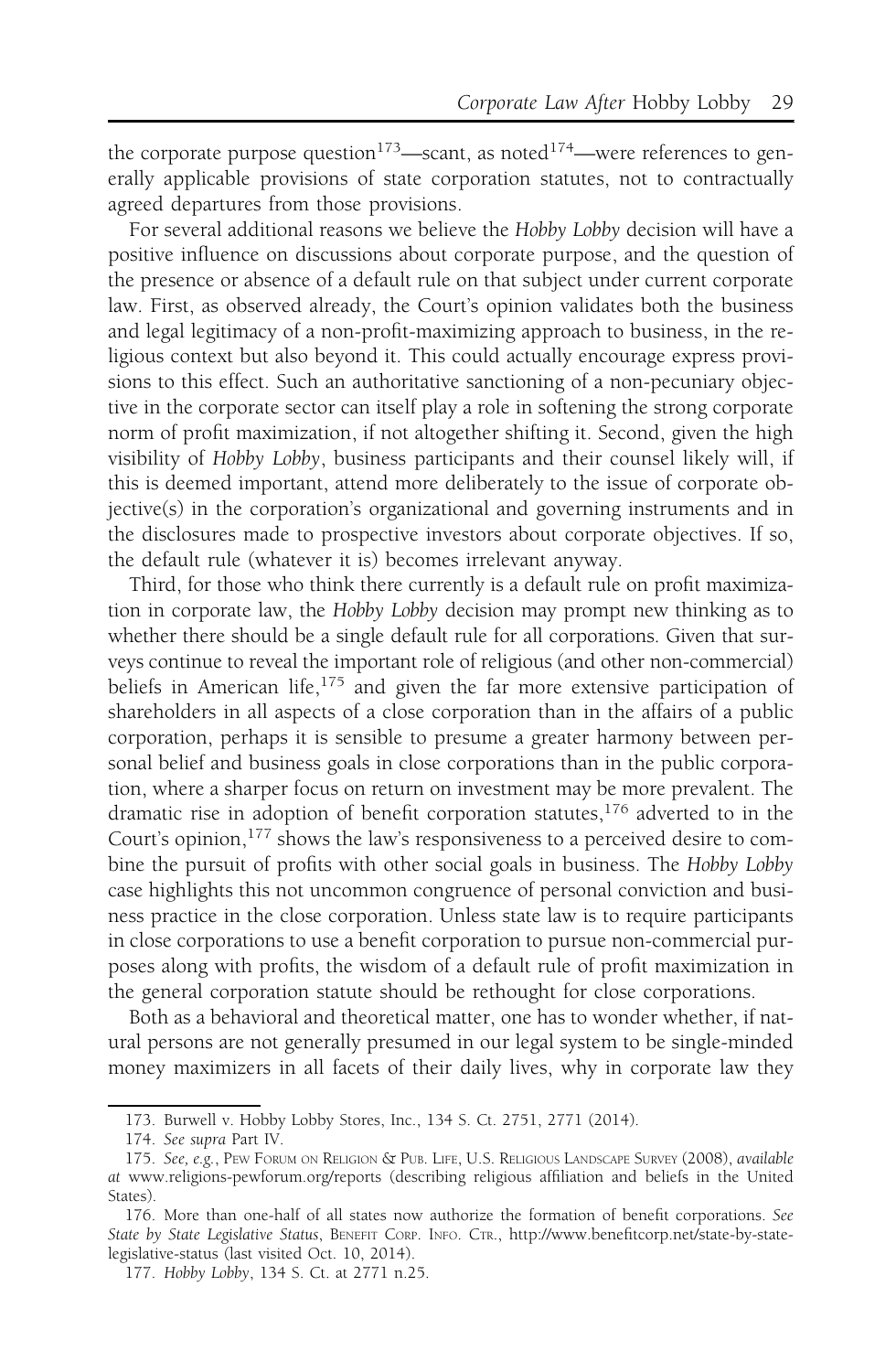should be presumed to be such in their role as investors, at least in the closely held business setting if not in holding public company stock. In sweeping so categorically across investors in corporations of all sorts, adherents of the mandatory or default profit-maximizing camp make a simplifying assumption about human behavior that lacks nuance, and that may itself hobble efforts to achieve better balance among monetary and non-monetary goals within the corporate world, just as the humans associated with those corporations strive for balance throughout their lives. At the same time, we recognize that some, perhaps many, persons with strong religious convictions may well choose to maximize financial well-being in and outside the corporate setting. They are legally free to do so.

Finally, all three corporations involved in Hobby Lobby sought to advance a corporate purpose that went beyond making profits. Although the shareholders involved in those companies agreed on this objective, under standard corporate governance rules it is the board of directors that charts a firm's strategic direction. And the board is free to advance the corporation's mixed objectives over the objections of shareholders and at the expense of strict shareholder primacy. Thus, Hobby Lobby illustrates that the business corporation is a legal person possessing an identity distinct from the humans involved in it, and that it can have an institutional purpose distinct from that of its shareholders. In this way, the centrality of the corporate entity is restored to corporate law, rather than adhering to a conception of the corporation as identical to the body of shareholders both as to legal personhood and corporate goals.

Once the interests of the corporation itself, not simply the welfare of its shareholders, is made the focal point of legal and business analysis, the issue of both its rights and its "responsibilities" can be more squarely addressed. Corporate responsibilities can be mandated by laws requiring specified corporate behavior, as in the ACA itself. Corporate responsibility also can be addressed, however, by voluntary actions that exceed legal mandates, whether motivated by religion or by other philosophical, ethical, or social policy convictions. Shareholders can contribute to this and can derive benefit from it, but neither they nor other constituencies are the responsible "corporate" actor, in the eyes of the law or in society at large.

The Court in Hobby Lobby, however incomplete and thin its analysis, upheld a strong version of corporate personhood distinct from that of its associated constituencies and a strong version of corporate freedom to pursue mixed objectives, not just corporate profits or shareholder financial welfare. In doing so, the Court certainly did not discuss or engage modern corporate theory, but neither did it do as the "nexus of contracts" version of that theory does and essentially disregard the corporation altogether as the focal point of analysis.178 By taking corporate personhood seriously, the Court endorsed the business corporation as a flexible legal arrangement possessing an inherent freedom to pursue a range of institutional goals, including but not limited to profit maximization. The robust corporate actor that emerges from Hobby Lobby is thus more complex than the narrow

<sup>178.</sup> For a description of the modern "nexus of contracts" theory of the corporation, see Millon, supra note 84, at 1033–34.